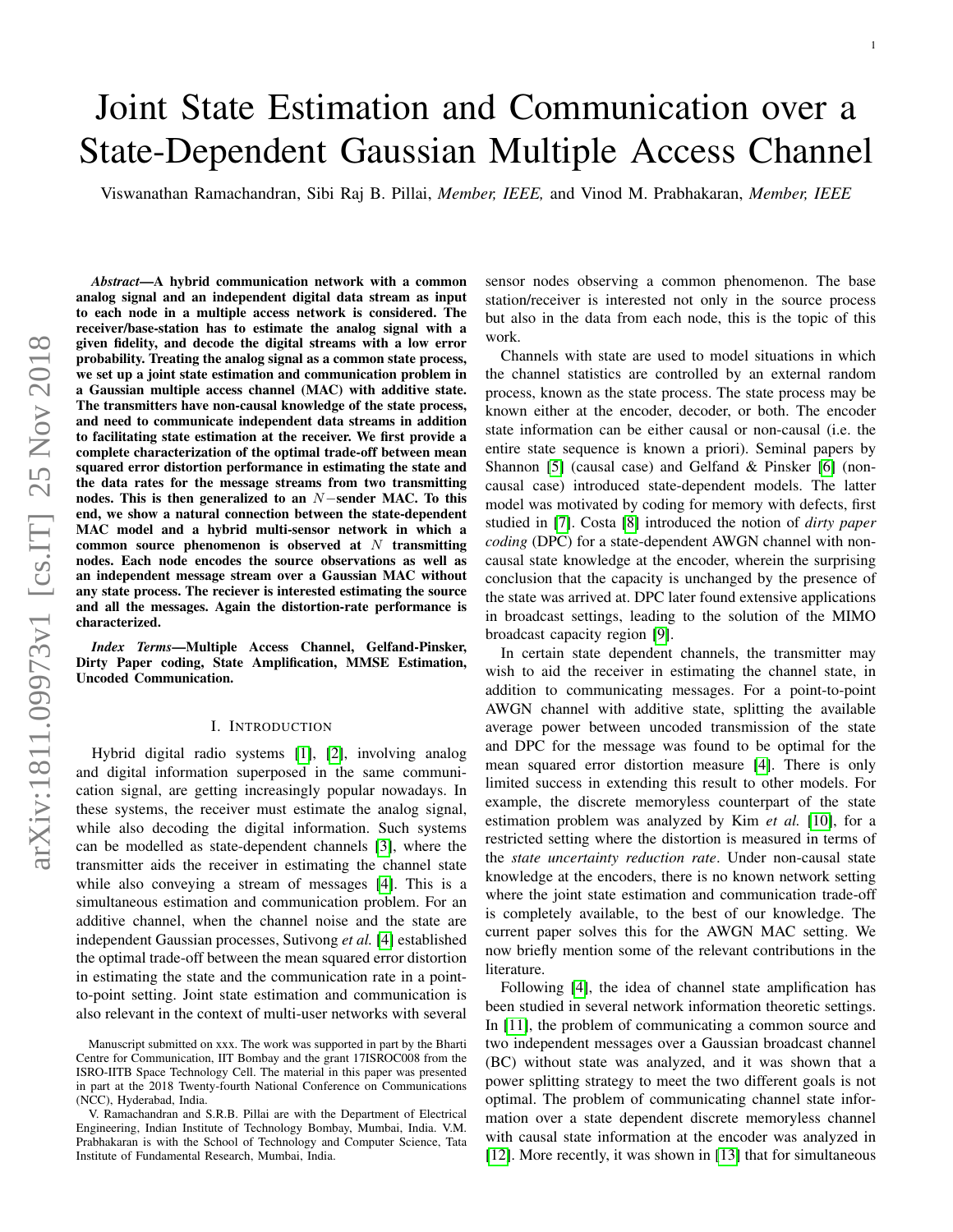message and state communication over memoryless channels with memoryless states, feedback can improve the optimal trade-off region both for causal and strictly-causal encoder side information. The dual problem of [\[4\]](#page-10-3), known as *state masking*, in which the transmitter tries to conceal the state from the receiver was studied in [\[14\]](#page-11-6). In [\[15\]](#page-11-7), a state-dependent Gaussian BC was considered with the goal of amplifying the channel state at one of the receivers while masking it from the other receiver, with no message transmissions. [\[16\]](#page-11-8) gave inner bounds for simultaneous message transmission and state estimation over a state-dependent Gaussian BC. For message communication and state masking over a discrete memoryless BC, inner and outer bounds were derived in [\[17\]](#page-11-9).

The main concern of this paper is state estimation and communication in a scalar Gaussian multiple access setting. We will present a model with two senders first. For the model shown in Fig. [1,](#page-1-0) a common additive independent and identically distributed (IID) Gaussian state-process affects the transmissions from both senders. The transmitters know the

<span id="page-1-0"></span>

Fig. 1: Dirty Paper MAC with State Reconstructions

state-process in a non-causal fashion. Our first objective is to obtain an estimate of the state process at the receiver to within a prescribed distortion bound. In addition, there is a message stream from each encoder to the receiver. Given a rate pair for their respective private messages, the transmitters attempt to minimize the distortion incurred in state estimation at the receiver. Under individual average transmit power constraints at the encoders, the Gaussian state dependent MAC with state estimation requirement leads to interesting trade-offs between the achievable distortion and the rates. We name this model as the *dirty paper MAC with state estimation*.

In the absence of a state process, the AWGN MAC capacity can be seen as a natural extension of the point to point AWGN model [\[18\]](#page-11-10). When the state is present, it is tempting to look for such an extension of the joint state estimation and communication tradeoff, using the single user results in [\[4\]](#page-10-3). However, notice that the former connection is greatly aided by the polymatroidal capacity region of a Gaussian MAC (GMAC). Essentially three inequalities suffice to establish the converse result for a two user MAC [\[18\]](#page-11-10). On the other hand, for joint estimation and communication in a two user MAC, even the cross-section of the optimal rate-region under a given distortion is not always a polytope. This explains why single user techniques are not enough in our setup. Our main contributions are summarized below.

- We provide a complete characterization of the optimal trade-off between joint state estimation and communication over a two user dirty paper MAC with state estimation.
- For a multi-sensor network of nodes observing a common source phenomenon, with each node possibly having an additional independent message stream, we characterize the optimal distortion-rate performance in joint stateestimation and communication over a Gaussian MAC without state. The model is sufficiently general to include cases where the source symbols also act as additive state, which is known non-causally at the transmitters.

The transmission of correlated sources through a MAC is a very important open problem in literature [\[19\]](#page-11-11), [\[20\]](#page-11-12). Our problem is related, but an extreme case called the cooperative MAC [\[19\]](#page-11-11), where the source observation is common to all the transmitters. In our model, we are only constraining the reconstruction fidelity, whereas [\[19\]](#page-11-11) considers the lossless case. In some sense, the problem which comes closest to the one here is the source estimation problem in [\[21\]](#page-11-13). Here N transmitters in a Gaussian MAC observe independent noisy versions of a single source. The transmitters are assumed to be *symmetric*, i.e. they have identical power constraints, and the same noise variance in the source observations. The channel state process is completely absent, but uncoded transmissions turn out optimal. Some relaxations on symmetric users are provided in [\[22\]](#page-11-14), [\[23\]](#page-11-15). In fact [\[22\]](#page-11-14) also considers the scalar single user model with additive state non-causally known at the transmitter, and shows that uncoded transmission is optimal for state estimation in the Gaussian setting. However, even for the point to point system, optimal communication schemes in presence of additional messages are unknown when the source observations are noisy [\[22\]](#page-11-14). Other relevant studies regarding communication of sources over a MAC include [\[24\]](#page-11-16) (distributed correlated sources over an orthogonal MAC), [\[25\]](#page-11-17) (bivariate Gaussian source over GMAC with individual distortion constraints), [\[26\]](#page-11-18) (reliable function computation over MAC) and [\[27\]](#page-11-19) (linear functions of correlated sources over GMAC). Notice that none of these models consider additional data streams along with source communications over MACs. For noiseless source observations, [\[4\]](#page-10-3) characterizes the optimal tradeoff for message as well as rate, the current paper extends this to a N-sender GMAC, with or without state.

*Notations:* We use  $\mathbb{P}(\cdot)$  to denote the probability of an event, and  $\mathbb{E}[\cdot]$  to denote the expected value of a random variable. All logarithms in this paper are to the base 2, unless specified otherwise. We denote random vectors as  $U^n := U_1, \cdots, U_n$ and  $U_1^n := U_{11}, \cdots, U_{1n}$ . Calligraphic letters represent the alphabets.  $\Vert . \Vert$  denotes the Euclidean norm of a vector.

The paper is organized as follows: we introduce the system model and main results in Section [II.](#page-2-0) Sections [III](#page-3-0) and [IV](#page-4-0) respectively contain the achievable coding scheme and converse to the optimal region. Section [VI](#page-6-0) considers the generalization to N transmitters over a GMAC, with and without state. Concluding remarks are given in Section [VII.](#page-8-0)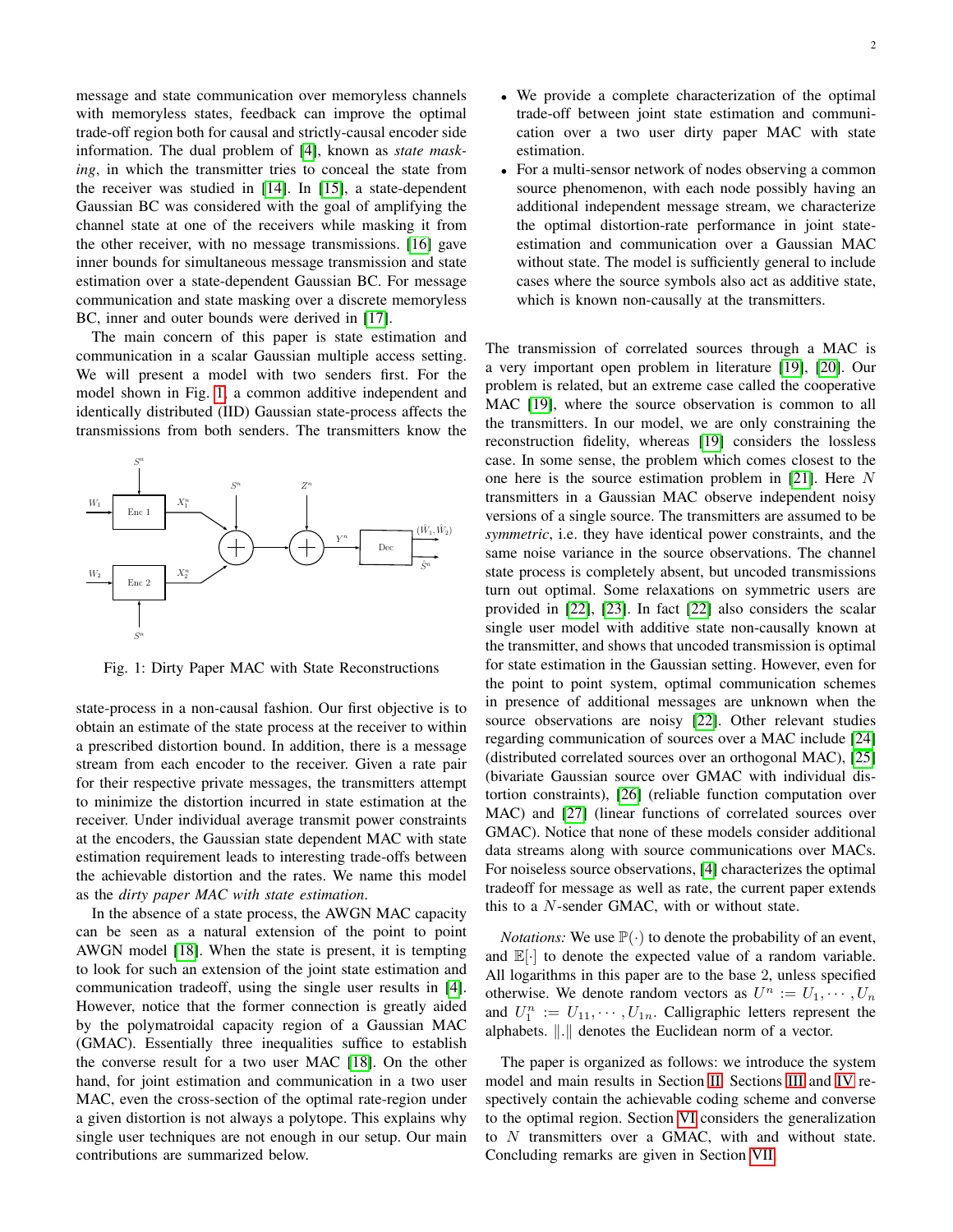## II. SYSTEM MODEL AND RESULTS

<span id="page-2-0"></span>The dirty paper MAC with state estimation is shown in Fig. [1.](#page-1-0) Here  $S \sim \mathcal{N}(0, Q)$  is the channel state and Z is the channel noise, with  $S \perp Z$ . The state and noise processes are i.i.d., with the state being non-causally available at both encoders. The receiver observes (for a single channel use)

<span id="page-2-7"></span>
$$
Y = X_1 + X_2 + S + Z,\t(1)
$$

where  $Z \sim \mathcal{N}(0, \sigma_Z^2)$ . After *n* observations, the decoder estimates  $\hat{S}^n = \phi(Y^n)$  using a reconstruction map  $\phi(\cdot)$ :  $\mathcal{Y}^n \rightarrow \mathbb{R}^n$ , and also decodes the independent messages  $(W_1, W_2)$ , which are assumed be independent of  $S^n$ . We also take  $W_j$  to be uniformly drawn from  $\{1, \dots, 2^{nR_j}\}\$  for  $i = 1, 2.$ 

Our objective here is to maintain the distortion below a prescribed value, while ensuring that the average error probability of decoding the messages is small enough, i.e.

$$
\frac{\mathbb{E}[\|S^n - \phi(Y^n)\|^2]}{n} \le D + \epsilon,\tag{2}
$$

$$
\mathbb{P}(\psi(Y^n) \neq (W_1, W_2)) \leq \epsilon. \tag{3}
$$

Here  $\psi$  :  $\mathcal{Y}^n \rightarrow \{1, \cdots, 2^{nR_1}\} \times \{1, \cdots, 2^{nR_2}\}$  is the decoding map, D represents the distortion target, and  $\epsilon > 0$ the probability of error target.

Definition 1. *A scheme achieving* [\(2\)](#page-2-1) *–* [\(3\)](#page-2-2) *using the encoder* maps  $\mathcal{E}_j$  :  $\{1, \cdots, 2^{nR_j}\} \times \mathcal{S}^n \to \mathcal{X}_j^n$  such that  $\mathbb{E} \Vert X_j^n \Vert^2 \leq$  $nP_j$ ,  $j = 1, 2$ , along with two maps  $\phi(\cdot)$  and  $\psi(\cdot)$  at the *receiver is called an*  $(n, R_1, R_2, D, \epsilon)$  *communication scheme.* 

We say that a triple  $(R_1, R_2, D)$  is achievable if a  $(n, R_1, R_2, D, \epsilon)$  communication scheme exists for every  $\epsilon$ 0, possibly by taking *n* large enough. Let  $C_{est}^{mac}(P_1, P_2)$  be the closure of the set of all achievable  $(R_1, R_2, D)$  triples, with  $0 \leq D \leq Q$ . Our main result is stated below.

<span id="page-2-8"></span>Theorem 2. *For the dirty-paper MAC with state, the optimal trade-off region* C *mac est* (P1, P2) *is given by the convex closure of all*  $(R_1, R_2, D) \in \mathbb{R}^3_+$  *such that* 

$$
R_1 \le \frac{1}{2} \log \left( 1 + \frac{\gamma P_1}{\sigma_Z^2} \right),\tag{4}
$$

$$
R_2 \le \frac{1}{2} \log \left( 1 + \frac{\beta P_2}{\sigma_Z^2} \right),\tag{5}
$$

$$
R_1 + R_2 \le \frac{1}{2} \log \left( 1 + \frac{\gamma P_1 + \beta P_2}{\sigma_Z^2} \right),\tag{6}
$$

$$
O(\sigma^2 + \gamma P_1 + \beta P_2)
$$

$$
D \ge \frac{Q(\sigma_Z^2 + \gamma P_1 + \beta P_2)}{P_1 + P_2 + Q + \sigma_Z^2 + 2\sqrt{\overline{\gamma} P_1 Q} + 2\sqrt{\overline{\beta} P_2 Q} + 2\sqrt{\overline{\gamma} \overline{\beta} P_1 P_2}}.
$$
\n(7)

*for some*  $\gamma \in [0,1]$  *and*  $\beta \in [0,1]$ *, with*  $\overline{\gamma} = 1 - \gamma$  *and*  $\bar{\beta}=1-\beta$ .

Before we prove this result, notice that the rate region is not in general a polytope for any given distortion value, unlike the case where state estimation is not required [\[28\]](#page-11-20). Nevertheless, the region admits a compact representation as given in [\(4\)](#page-2-3)–[\(7\)](#page-2-4).

*Proof.* In Section [III,](#page-3-0) we present a communication scheme to achieve tuples satisfying the constraints [\(4\)](#page-2-3)–[\(7\)](#page-2-4). Then in

Section [IV,](#page-4-0) we show a converse result which bounds the distortion-rate performance for any successful communication scheme. We further show that the tradeoff cannot be better than the ones defined by [\(4\)](#page-2-3)–[\(7\)](#page-2-4) for some values of  $\gamma, \beta \in [0, 1]$ , this is given in Section [V.](#page-5-0) The main novelty of the proof is in the converse result.

**Remark 3.** *Notice that on setting*  $\gamma = \beta = 1$ *, which amounts to no state estimation requirements, we recover the multiuser writing on dirty paper result in [\[28\]](#page-11-20) which proves that the capacity region of the* dirty *paper MAC with state is not affected by the presence of state.*

One of the motivations of our model comes from sensor networks employed in on-board platforms. We now make this connection more explicit.

#### *A. Connection to Multi-sensor models*

<span id="page-2-2"></span><span id="page-2-1"></span>Let us introduce a more general N−sender Gaussian MAC framework as in Figure [2,](#page-2-5) where the receiver observes

$$
Y = \sum_{i=1}^{N} X_i + \alpha S + Z.
$$
 (8)

When the parameter  $\alpha = 1$  we recover the state dependent

<span id="page-2-5"></span>

Fig. 2: Source and Message through a N Sender MAC

<span id="page-2-6"></span><span id="page-2-3"></span>model, and  $\alpha = 0$  corresponds to a source estimation and message communication problem over a GMAC without state. The transmissions  $X_i$  of user i is subjected to an average power constraint of  $P_i$ . Each transmitter observes the source process S, which is assumed to be non-causally available to them. The receiver should estimate the source, as well as an independent message stream from each transmitter. We term the model as the *source-message communication* problem. Notice that some of the nodes may not have any messages, they simply help in the estimation of source. It turns out that having uncoded transmission at each node devoid of any messages is indeed the optimal strategy in such set ups, marking the importance of the results presented for state-dependent models in the previous sub-section. A brief literature review on source and message communication is in order.

<span id="page-2-4"></span>Goblick [\[29\]](#page-11-21) showed that for transmission of Gaussian sources over Gaussian channels, an uncoded strategy of sending a scaled version of the source to meet the power constraint and then MMSE estimation at the receiver is optimal.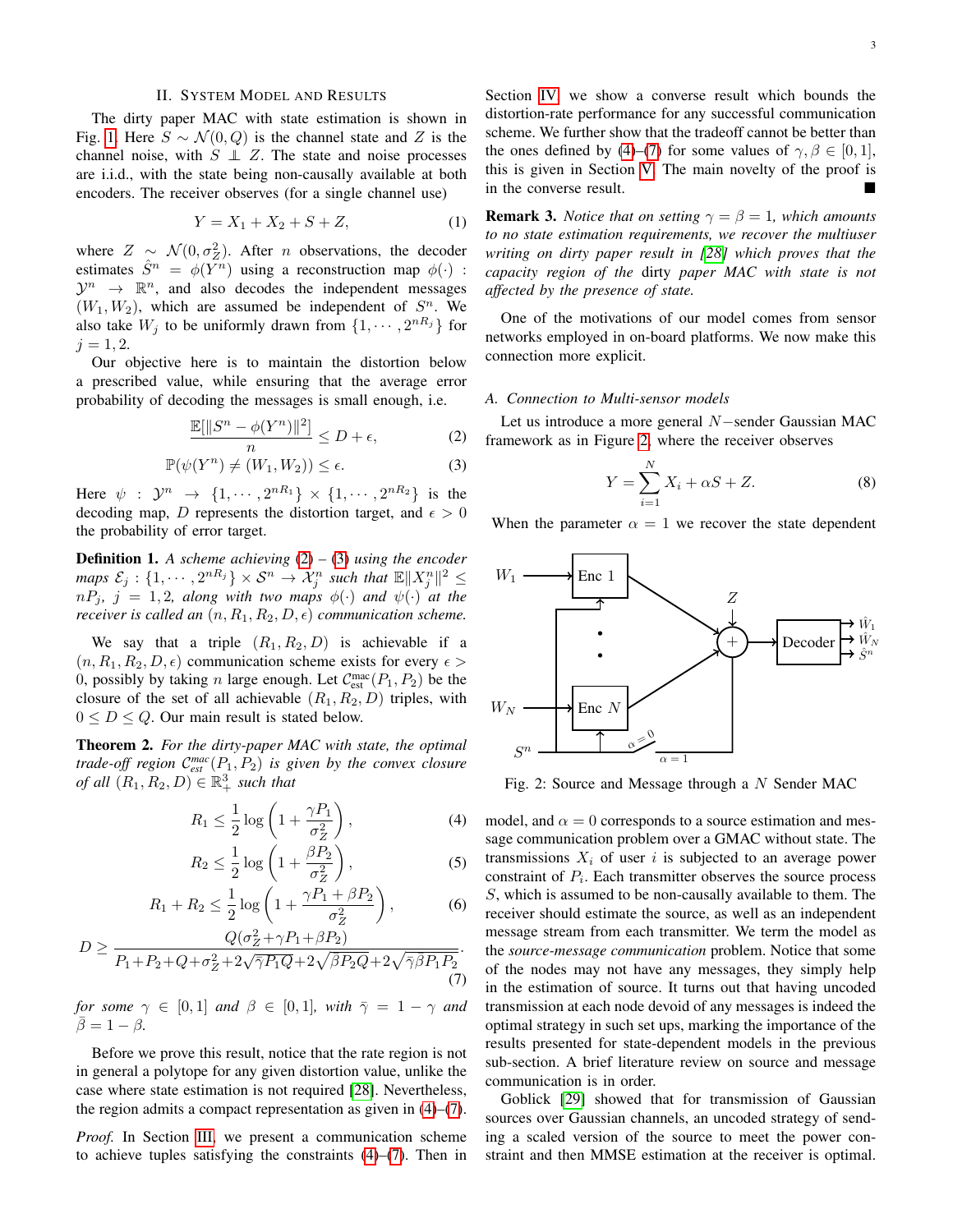The same approach can be used to communicate Gaussian sources over Gaussian broadcast channels, as was observed in Prabhakaran et. al [\[30\]](#page-11-22). We already mentioned that the uncoded approach is optimal for source estimation in some symmetric GMAC models, in the absence of messages [\[21\]](#page-11-13). In the presence of independent private message stream at each node in an N−sender Gaussian MAC, we show that uncoded source transmissions are indeed optimal while communicating a common source observation.

Our main result for the N−sender Gaussian MAC with source-message communication is stated in the following theorem.

<span id="page-3-2"></span>Theorem 4. *For an* N*-sender GMAC with message and state communication, the optimal trade-off region is given by the convex closure of the set of*  $(R_1, R_2, \cdots, R_N, D)$  *such that* 

$$
\sum_{j \in \mathcal{J}} R_j \le \frac{1}{2} \log \left( 1 + \frac{\sum_{j \in \mathcal{J}} \gamma_j P_j}{\sigma_Z^2} \right) \ \forall \ \mathcal{J} \subseteq [1:N], \quad (9)
$$

$$
D \ge \frac{Q\left(\sigma_Z^2 + \sum_{j=1}^N \gamma_j P_j\right)}{\sigma_Z^2 + \sum_{j=1}^N \gamma_j P_j + \left(\alpha \sqrt{Q} + \sum_{j=1}^N \sqrt{(1 - \gamma_j) P_j}\right)^2},\tag{10}
$$

*for some*  $(\gamma_1, \cdots, \gamma_N) \in [0, 1]^N$ *.* 

*Proof:* This is given in Section [VI.](#page-6-0) Let us specialize our results to a three sender Gaussian MAC, as shown in Fig. [3.](#page-3-1) The channel model is

$$
Y = X_1 + X_2 + X_3 + Z,\tag{11}
$$

with  $Z \sim \mathcal{N}(0, \sigma_z^2)$ , and the power constraints  $\mathbb{E}|X_j|^2 \leq$  $P_j$ ,  $j = 1, 2, 3$ . Suppose the third terminal is only interested

<span id="page-3-1"></span>

Fig. 3: Three user MAC with common  $S<sup>n</sup>$  and two messages

in conveying the source process under a distortion constraint, and it follows an uncoded strategy by sending

$$
X_3 = \sqrt{\frac{P_3}{Q}} S. \tag{12}
$$

Then the overall model becomes

$$
Y = X_1 + X_2 + \sqrt{\frac{P_3}{Q}}S + Z \tag{13}
$$

$$
= X_1 + X_2 + S' + Z,\t(14)
$$

where  $S' = \sqrt{\frac{P_3}{Q}}S$  is non-causally known to both the encoders. Notice that this is indeed the joint state estimation and communication model for a dirty paper MAC with state estimation. The following corollary is of interest when the third user has no message.

Corollary 5. *For the three sender MAC with source and message communication, the optimal trade-off region*  $C_{3user}(P_1, P_2, P_3)$  when  $\alpha = R_3 = 0$  *is given by the convex closure of all*  $(R_1, R_2, D) \in \mathbb{R}^3_+$  *such that* [\(4\)](#page-2-3)–[\(6\)](#page-2-6) *holds and* 

$$
D \ge \frac{Q(\sigma_Z^2 + \gamma P_1 + \beta P_2)}{\sum_{i=1}^3 P_i + \sigma_Z^2 + 2\sqrt{\bar{\gamma}P_1P_3} + 2\sqrt{\bar{\beta}P_2P_3} + 2\sqrt{\bar{\gamma}\bar{\beta}P_1P_2}}.
$$
\n(15)

*for some*  $\gamma, \beta \in [0, 1]$  *with*  $\bar{\gamma} = 1 - \gamma$  *and*  $\bar{\beta} = 1 - \beta$ *.* 

#### <span id="page-3-0"></span>III. ACHIEVABILITY FOR THE DIRTY PAPER MAC

<span id="page-3-3"></span>We employ a suitable power splitting strategy along with dirty paper coding to prove the achievability. This is rather straightforward, but the details are given for completeness. The available power  $P_1$  at encoder 1 is split into two parts: namely  $\gamma P_1$  for message transmission and  $\bar{\gamma}P_1$  for state amplification, for some  $\gamma \in [0, 1]$ . Likewise, the power  $P_2$  available at the second encoder is split into  $\beta P_2$  (message transmission) and  $\bar{\beta}P_2$  (state amplification) for some  $\beta \in [0,1]$ . Then generate the state amplification signals

$$
X_{1sj} = \sqrt{\frac{\bar{\gamma}P_1}{Q}} S_j \text{ and } X_{2sj} = \sqrt{\frac{\bar{\beta}P_2}{Q}} S_j, 1 \le j \le n \quad (16)
$$

at the respective encoders. Now the system model in [\(1\)](#page-2-7) can be rewritten as

$$
Y = X_{1m} + X_{1s} + X_{2m} + X_{2s} + S + Z
$$
  
=  $X_{1m} + X_{2m} + \left(1 + \sqrt{\frac{\bar{\gamma}P_1}{Q}} + \sqrt{\frac{\bar{\beta}P_2}{Q}}\right)S + Z.$  (17)

Here the index m in the subscript indicates that the corresponding signals are intended for message transmission, while the subscript s indicates state amplification signals. Now in order to communicate the messages across to the receiver, we employ the writing on dirty paper result for a Gaussian MAC [\[28\]](#page-11-20).

Recall that a known *dirt* over an AWGN channel can be completely cancelled by dirty paper coding [\[8\]](#page-11-0). More generally, a rate  $R$  satisfying

$$
R \le I(U_1; Y) - I(U_1; S), \tag{18}
$$

when evaluated for some feasible distribution  $p(u_1, s, x)p(y|x, s)$ , can be achieved by Gelfand-Pinsker coding [\[6\]](#page-10-5) for a point-to-point channel with noncausally known state. In order to achieve  $(4)$  –  $(6)$ , we first consider a dirty paper channel with input  $X_{1m}$ , known state  $S' = \left(1 + \sqrt{\overline{\gamma}P_1/Q} + \sqrt{\overline{\beta}P_2/Q}\right)S$  and unknown noise  $X_{2m}$  + Z. We choose  $U_1 = X'_{1m} + \alpha_1 S'$ ,  $X_{1m} \perp S$  with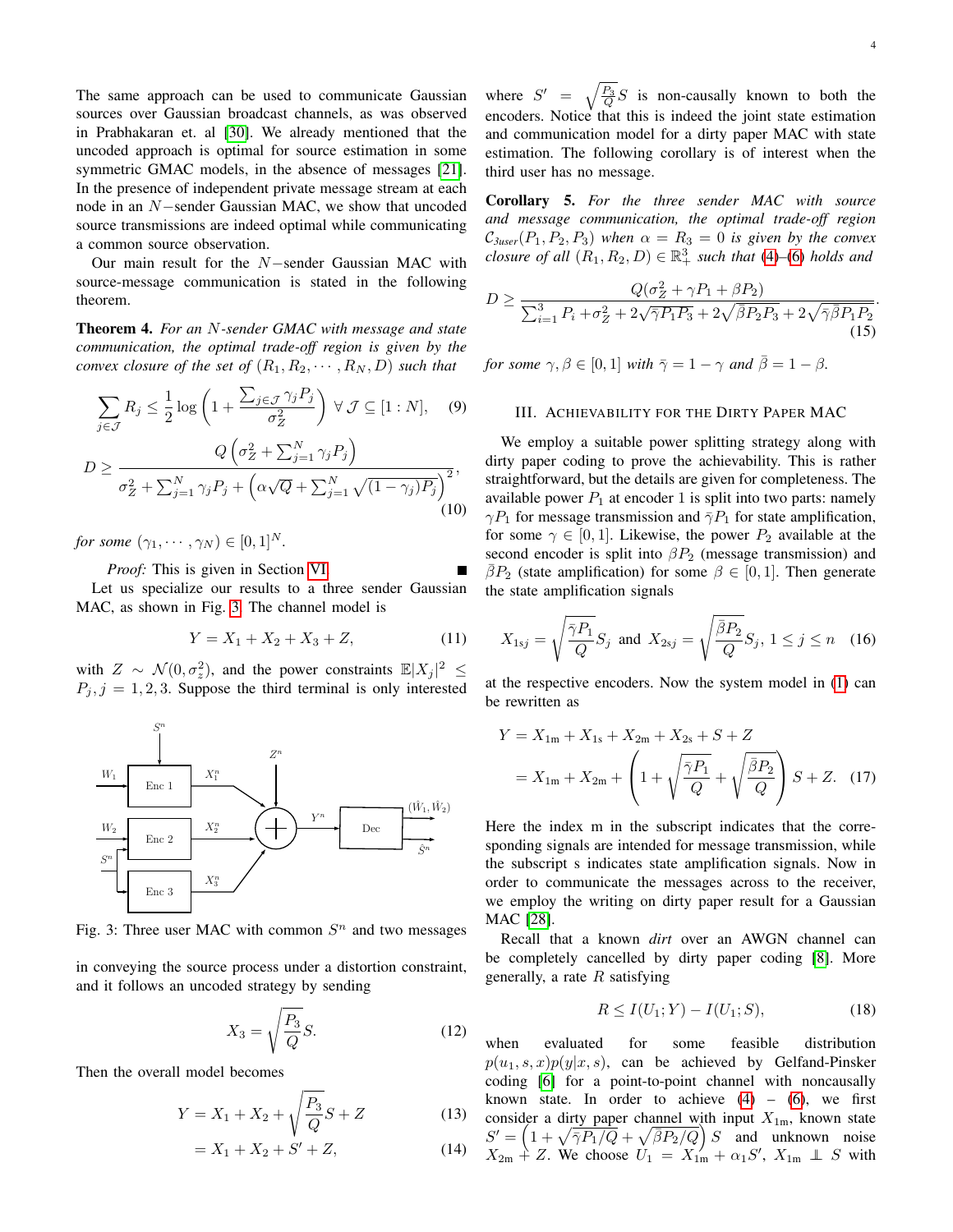$X_{1m} \sim \mathcal{N}(0, \gamma P_1)$  and  $\alpha_1 = \frac{\gamma P_1}{\gamma P_1 + \beta P_1}$  $\frac{\gamma P_1}{\gamma P_1 + \beta P_2 + \sigma_z^2}$ . The achievable rate is

$$
R_1 = \frac{1}{2}\log\left(1 + \frac{\gamma P_1}{\beta P_2 + \sigma_Z^2}\right). \tag{19}
$$

Once the  $U_1^n$  codeword is decoded, it can be subtracted from  $Y^n$  to obtain

$$
\tilde{Y}^{n} = Y^{n} - U_{1}^{n} = X_{2m}^{n} + (1 - \alpha_{1})S''^{n} + Z^{n}.
$$
 (20)

Now for sender 2, this can be considered as another dirty paper channel with input  $X_{2m}$ , known state  $S'' = (1 - \alpha_1)S'$ and unknown noise Z. Let us choose  $U_2 = X_{2m} + \alpha_2 S''$ ,  $X_{2m} \perp S$  with  $X_{2m} \sim \mathcal{N}(0, \beta P_2)$  and  $\alpha_2 = \frac{\beta P_2}{\beta P_2 + \beta P_1}$  $\frac{\beta P_2}{\beta P_2 + \sigma_Z^2}$ . The achievable rate becomes

$$
R_2 = \frac{1}{2}\log\left(1 + \frac{\beta P_2}{\sigma_Z^2}\right). \tag{21}
$$

By reversing the decoding order, we can show that the following rate pair is also achievable

$$
(R_1, R_2) = \left(\frac{1}{2}\log\left(1 + \frac{\gamma P_1}{\sigma_Z^2}\right), \frac{1}{2}\log\left(1 + \frac{\beta P_2}{\gamma P_1 + \sigma_Z^2}\right)\right).
$$
\n(22)

The entire  $(R_1, R_2)$  rate region as in expressions [\(4\)](#page-2-3) through [\(6\)](#page-2-6) can now be achieved by time sharing.

Now we turn to the proof of the achievable distortion. Based on the observation  $Y^n$ , the receiver forms the linear estimate

$$
\hat{S}^n = \frac{(Q + \sqrt{\gamma P_1 Q} + \sqrt{\beta P_2 Q}) Y^n}{P_1 + P_2 + Q + \sigma_Z^2 + 2\sqrt{\gamma P_1 Q} + 2\sqrt{\beta P_2 Q} + 2\sqrt{\gamma \beta P_1 P_2}}
$$

The MMSE can be readily calculated to be the RHS of expression [\(7\)](#page-2-4). This completes the proof of achievability.

# <span id="page-4-0"></span>IV. OUTER BOUND FOR THE DIRTY PAPER MAC WITH STATE ESTIMATION

In this section and the next, we show that any successful communication scheme has to satisfy the rate and distortion constraints of Theorem [2.](#page-2-8) Two ideas from the single user result of [\[4\]](#page-10-3) will turn out to be very useful towards the proof. The first is stated below as a lemma, its proof can be found in [\[4\]](#page-10-3).

<span id="page-4-5"></span>Lemma 6. *Any communication scheme achieving a distortion*  $D_n \doteq \frac{1}{n} \mathbb{E} \Vert S^n - \hat{S}^n \Vert^2$  over block length n will have

$$
\frac{n}{2}\log\left(\frac{Q}{D_n}\right) \le I(S^n;Y^n). \tag{23}
$$

The second useful idea is to construct bounds for the term  $R + \lambda \log \frac{Q}{D_n}$ , instead of separate bounds for rate R and distortion  $D_n^{\pi}$ . As in the single user case, the above transformation of the distortion function turns out to be sufficient for the dirty paper MAC with state as well, however we now have to consider rate-pairs  $(R_1, R_2)$ . In addition, we will use the following property of Gaussian random variables [\[18\]](#page-11-10): Gaussians maximize entropy, i.e. for  $X_g^n \sim \mathcal{N}(0, K)$ 

$$
h(X^n) \le h(X_g^n) \text{ when ever } \text{Cov}(X^n) \preceq K. \tag{24}
$$

The above facts will be extensively used in our proofs. For  $(\mu_1, \mu_2, \lambda) \in \mathbb{R}^{+3}$ , let us define

$$
T(\mu_1, \mu_2, \lambda) = \max \mu_1 R_1 + \mu_2 R_2 + \frac{\lambda}{2} \log \frac{Q}{D},
$$

where the maximum is over all  $(R_1, R_2, D)$  obeying [\(4\)](#page-2-3) – [\(7\)](#page-2-4). Notice that we did not consider  $\mu_i < 0$ , as this will trivially correspond to  $R_i = 0$  in the maximization, a case already accounted for by  $\mu_i = 0$ . Similarly, since  $D \leq Q$ , we need to consider only  $\lambda \geq 0$ . Thus, only non-negative weighing coefficients are considered in the sequel. A converse proof can be obtained by showing that if  $(R_1, R_2, D_n)$  is achievable using block length *n*, then, for all  $\mu_1, \mu_2, \lambda \geq 0$ ,

$$
\mu_1 R_1 + \mu_2 R_2 + \frac{\lambda}{2} \log \frac{Q}{D_n} \le T(\mu_1, \mu_2, \lambda) + o(1). \tag{25}
$$

Our strategy is to convert the LHS of [\(25\)](#page-4-1) to a form where [\(24\)](#page-4-2) can be applied. Since the messages  $(W_1, W_2)$  are independent of  $S^n$ , we have the Markov condition  $X_1^n \to S^n \to X_2^n$ . Denoting

<span id="page-4-1"></span>
$$
Var[X|Y] \triangleq \min_{\alpha} \mathbb{E}[X - \alpha Y]^2,
$$

we have for the  $i$ -th entry in a block,

.

$$
\operatorname{Var}\left[X_{1i} + X_{2i}|S^n\right] = \operatorname{Var}\left[X_{1i}|S^n\right] + \operatorname{Var}\left[X_{2i}|S^n\right] \\
\leq \operatorname{Var}\left[X_{1i}|S_i\right] + \operatorname{Var}\left[X_{2i}|S_i\right].\n \tag{26}
$$

More generally, we can define the *empirical* covariance matrix  $K_i$  of the combined vector  $(X_{1i}, X_{2i}, S_i)$ , with  $K_i(m, n)$ denoting its entries. Let us denote

<span id="page-4-3"></span>
$$
K_i(1,1) = \mathbb{E}|X_{1i}|^2 = P_{1i}
$$
  

$$
K_i(2,2) = \mathbb{E}|X_{2i}|^2 = P_{2i}.
$$

Now, let us introduce two parameters  $\gamma_i, \beta_i \in [0,1]$  for each  $i \in \{1, \cdots, n\}$  such that

$$
K_i(1,3) = \mathbb{E}[X_{1i}S_i] = \eta_{1i}\sqrt{(1-\gamma_i)P_{1i}Q}
$$
  
\n
$$
K_i(2,3) = \mathbb{E}[X_{2i}S_i] = \eta_{2i}\sqrt{(1-\beta_i)P_{2i}Q},
$$
\n(27)

where  $\eta_{ji} \in \{-1, +1\}, j = 1, 2$  is the sign of the correlation. The remaining terms of  $K_i$  can be evaluated using [\(27\)](#page-4-3) and

Var 
$$
[X_{1i}|S_i]
$$
 =  $\min_a \mathbb{E}[X_{1i} - aS_i]^2 = \gamma_i P_{1i}$   
Var  $[X_{2i}|S_i]$  =  $\min_a \mathbb{E}[X_{2i} - aS_i]^2 = \beta_i P_{2i}$ .

Let us also define two parameters  $\gamma \in [0, 1]$  and  $\beta \in [0, 1]$ :

<span id="page-4-4"></span>
$$
\gamma = \frac{1}{nP_1} \sum_{i=1}^{n} \gamma_i P_{1i} \text{ and } \beta = \frac{1}{nP_2} \sum_{i=1}^{n} \beta_i P_{2i}. \tag{28}
$$

With this, we are all set to prove [\(25\)](#page-4-1). First of all, considering  $\mu_1 \geq \mu_2$  is sufficient, as a simple renaming of the indices will give us the opposite case. For  $\mu_2 > 0$ , since  $\lambda$  is an arbitrary positive number, we can equivalently maximize  $\mu_1 R_1 + \mu_2 R_2 + \mu_2 \lambda \frac{1}{2} \log \frac{Q}{D_n}$ . Dividing by  $\mu_2$ , and then renaming  $\frac{\mu_1}{\mu_2}$  as  $\mu$ , the maximization becomes  $\forall \mu \geq 1, \lambda \geq 0$ ,

$$
\max \mu R_1 + R_2 + \frac{\lambda}{2} \log \frac{Q}{D_n}.\tag{29}
$$

<span id="page-4-2"></span>For a given  $\mu > 1$ , three regimes of  $\lambda$  are of interest, as depicted in Figure [4.](#page-5-1) These regimes can be identified in the  $\lambda - \mu$  plane as the three cases marked in Figure [5.](#page-5-2)

We give slightly different proofs for the three cases marked above. We begin with some discussion common to all the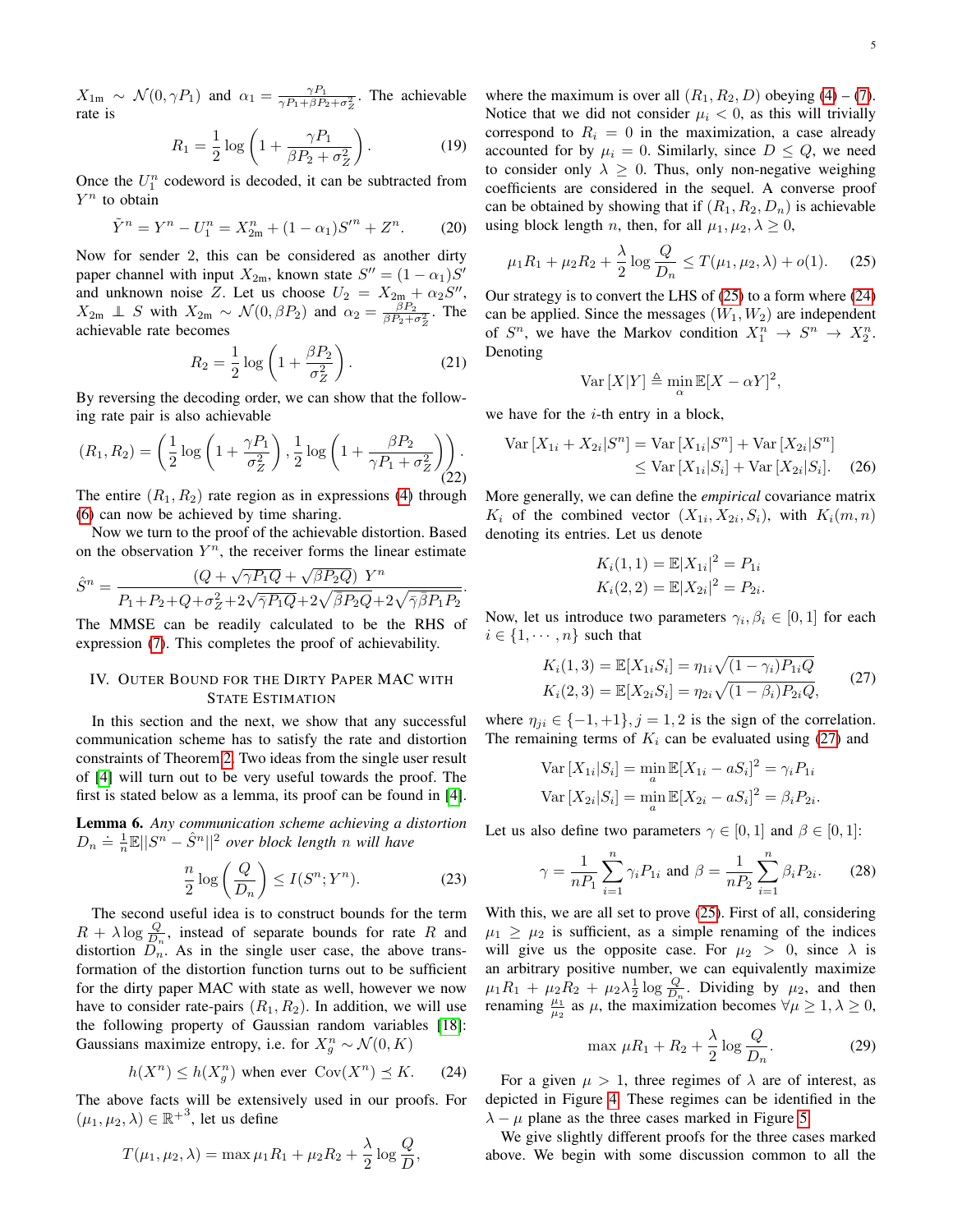<span id="page-5-1"></span>

Fig. 4: Range of  $\lambda$  for a given  $\mu$ 

<span id="page-5-2"></span>

Fig. 5: Different Regimes involving  $\lambda$  and  $\mu$ 

cases. Let  $R_1(\gamma)$ ,  $R_2(\beta)$ ,  $R_{sum}(\gamma, \beta)$  and  $D(\gamma, \beta)$ , respectively, denote the RHS of equations  $(4) - (7)$  $(4) - (7)$  $(4) - (7)$ . The following two lemmas play a key role in our proofs for the various regimes.

<span id="page-5-3"></span>**Lemma 7.** *For*  $\lambda \leq 1$ *, and*  $\gamma$ *,*  $\beta$  *defined in* [\(28\)](#page-4-4)*, we have* 

$$
\mu R_1 + R_2 + \frac{\lambda}{2} \log \frac{Q}{D_n} \le
$$
  

$$
(\mu - 1)R_1(\gamma) + R_{sum}(\gamma, \beta) + \frac{\lambda}{2} \log \frac{Q}{D(\gamma, \beta)} + o(1).
$$
 (30)

П

*Proof:* The proof is given in Appendix [A.](#page-8-1)

<span id="page-5-4"></span>**Lemma 8.** *For*  $\lambda > 1$ *, the function*  $f(\gamma, \beta) := R_{sum}(\gamma, \beta) +$  $\frac{1}{2} \log \frac{Q}{D(\gamma,\beta)}$  is a non-increasing function in each of the *arguments, i.e. for*  $\gamma \in [0, 1]$  *and*  $\beta \in [0, 1]$ *.* 

*Proof:* Notice that  $D(\gamma, \beta)$  increases with  $\gamma$  (or  $\beta$ ), see [\(7\)](#page-2-4). Furthermore, a simple inspection shows that the function  $f(\gamma, \beta)$  is decreasing in each of the arguments.

Let us now consider the different regimes for  $\lambda$  as in Figure [5.](#page-5-2)

**Case 1** ( $\lambda \le 1$  and  $\mu \ge 1$ ): In this regime, Lemma [7](#page-5-3) directly gives a bound on the weighted sum-rate.

**Case 2** ( $\lambda \geq \mu$  and  $\mu \geq 1$ ): This requires a slightly different approach than above. Since  $\mu \geq 1$ , we can write

$$
\mu R_1 + R_2 + \frac{\lambda}{2} \log \frac{Q}{D_n}
$$
  
\n
$$
\leq \mu R_1 + \mu R_2 + \frac{\lambda}{2} \log \frac{Q}{D_n}
$$
  
\n
$$
= \mu (R_1 + R_2) + \frac{\lambda}{2} \log \frac{Q}{D_n}
$$
  
\n
$$
= \mu (R_1 + R_2 + \frac{1}{2} \log \frac{Q}{D_n}) + \frac{\lambda - \mu}{2} \log \frac{Q}{D_n}
$$

$$
\stackrel{(a)}{\leq} \mu\left(R_{sum}(0,0) + \frac{1}{2}\log\frac{Q}{D(0,0)}\right) + \frac{\lambda - \mu}{2}\log\frac{Q}{D_n}
$$
  

$$
\stackrel{(b)}{\leq} 0 + \frac{\mu}{2}\log\frac{Q}{D(0,0)} + \frac{\lambda - \mu}{2}\log\frac{Q}{D(0,0)}.
$$
 (31)

In step  $(a)$  we used Lemma [7](#page-5-3) followed by Lemma [8,](#page-5-4) and (b) follows from the fact that the minimal distortion possible is obtained by uncoded transmission of the state by the two users acting as a super-user with power  $(\sqrt{P_1} + \sqrt{P_2})^2$  [\[4\]](#page-10-3). In other words, an equivalent point-to-point channel results in the absence of messages at both the transmitters.

**Case 3** ( $1 \le \lambda \le \mu$  and  $\mu \ge 1$ ): Here also we modify an appropriate hyperplane by changing the weight on  $R_2$ , but this time with respect to the weight  $\lambda$  on the distortion. More specifically, since  $\lambda \geq 1$ 

$$
\mu R_1 + R_2 + \frac{\lambda}{2} \log \frac{Q}{D_n}
$$
  
\n
$$
\leq \mu R_1 + \lambda R_2 + \frac{\lambda}{2} \log \frac{Q}{D_n}
$$
  
\n
$$
= (\mu - \lambda)R_1 + \lambda (R_1 + R_2 + \frac{1}{2} \log \frac{Q}{D_n})
$$
  
\n
$$
\leq (\mu - \lambda)R_1 + \lambda \left(R_{sum}(\gamma, 0) + \frac{1}{2} \log \frac{Q}{D(\gamma, 0)}\right),
$$

where the last step used Lemmas [7](#page-5-3) and [8.](#page-5-4) From [\(49\)](#page-9-0), we can infer that  $R_1$  is at most  $\frac{1}{2} \log(1 + \gamma P/\sigma_Z^2)$ . Thus,

$$
\mu R_1 + R_2 + \frac{\lambda}{2} \log \frac{Q}{D_n} \le \mu R_{sum}(\gamma, 0) + \frac{\lambda}{2} \log \frac{Q}{D(\gamma, 0)}.
$$
\n(32)

Let us now show that bounds  $(30) - (32)$  $(30) - (32)$  $(30) - (32)$  indeed define the region given in Theorem [2.](#page-2-8)

#### <span id="page-5-6"></span>V. EQUIVALENCE OF INNER AND OUTER BOUNDS

<span id="page-5-5"></span><span id="page-5-0"></span>In this section, we prove that the respective regions defined by the inner and outer bounds in Sections [III](#page-3-0) and [IV](#page-4-0) coincide, thereby establishing the capacity region. As before, for each value of the weight  $\mu \geq 1$ , we will consider three different regimes for  $\lambda \geq 0$ , and show that the maximal value of  $\mu R_1 +$  $R_2 + \frac{\lambda}{2} \log \frac{Q}{D}$  in the outerbound can be achieved. Before we embark on this, a numerical example is in order.

Let us take  $P_1 = 2, P_2 = 2, \sigma_Z^2 = 1, Q = 1$ . The optimal trade-off is plotted in Figure [6,](#page-6-1) where  $(x, y, z)$ -axis have  $(R_1, R_2, \log \frac{Q}{D})$  values. In the first quadrant of  $\mathbb{R}^3$ , 6 distinct *faces* to the region can be identified. Notice the oblique face along  $z-$  axis in the plot. This face is a pentagon, corresponding to the maximal distortion, however this does not coincide with  $(x - y)$  plane in the plot shown (the plot begins at  $z = z_m$ ). This is to emphasize the fact that even if we care only about optimizing the transmission rates, still some reduction of distortion from its maximal possible value of Q can be achieved. This can also be seen from the employed DPC scheme. Essentially the maximal distortion  $D_{max} < Q$ can be achieved while operating at the maximal sum-rate. In principle, the extreme pentagon at  $z = \log \frac{Q}{D_{max}}$  in the current plot can be extended all the way to  $z = 0$ . Notice that any other cross-section along z−axis in the interior of the plot is not even a polytope, see Figure [7.](#page-6-2)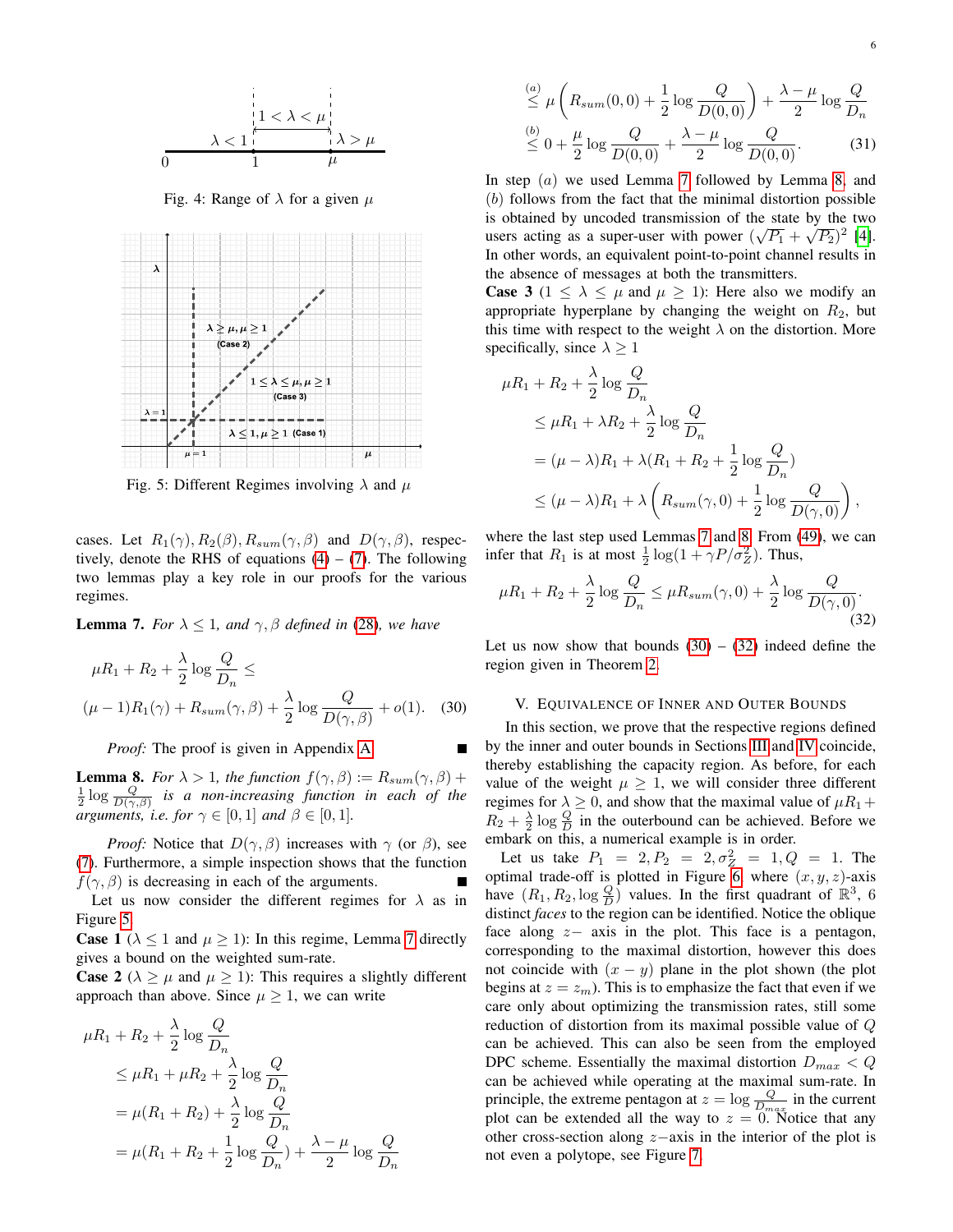<span id="page-6-1"></span>

Fig. 6: Plot of  $C_{est}^{mac}(P_1, P_2)$  for  $P_1 = 2, P_2 = 2, \sigma_Z^2 = 1, Q = 1$ .

<span id="page-6-2"></span>

Fig. 7: Cross-section for  $D = 0.66$  in the example

The respective faces intersecting  $x - z$  and  $y - z$  axis represent the single user tradeoff between estimation error and communication rate, when only one of the users is present [\[4\]](#page-10-3). Notice the three remaining faces in the interior of  $\mathbb{R}^3$ . The middle one (striped, red) is a collection of lines, corresponding to the sum-rate constraints at different values of distortion. The other two surfaces are curved, Figure [7](#page-6-2) illustrates this using a cross section for a given  $D$  value.

Let us now generalize our observations from the example. While maximizing  $\mu R_1 + R_2 + \frac{\lambda}{2} \log(1 + \frac{Q}{D_n})$ , we already showed that  $\lambda \geq \mu$  corresponds to an extreme point where the sum-rate is zero (Case 2 in Section [IV\)](#page-4-0). Clearly, the corresponding distortion lower bound  $D(0, 0)$  for this case can be achieved by uncoded transmission of the state by both the transmitters, using all the available powers. Thus, the condition  $\lambda = \mu$  subsumes all  $\lambda \geq \mu$ . Furthermore the regime  $1 \leq \lambda \leq \mu$  (Case 3 of Section [IV\)](#page-4-0) corresponds to the case where  $R_2 = 0$ . This implies that we need to only consider  $\lambda = 1$  instead of  $\lambda \in [1, \mu)$ . Notice that the region

with  $R_2 = 0$  matches the single user results of [\[4\]](#page-10-3), albeit for a state process with variance  $(\sqrt{P_2} + \sqrt{Q})^2$ . This leaves us with showing achievable schemes for those cases in which  $0 < \lambda < 1$ . The following lemma holds the key in this regime.

<span id="page-6-3"></span>**Lemma 9.** *For*  $(0 < \lambda < 1, \mu \ge 1)$ *, the function*  $f(\gamma, \beta) :=$  $(\mu - 1)R_1(\gamma) + R_{sum}(\gamma, \beta) + \frac{\lambda}{2} \log \frac{Q}{D(\gamma, \beta)}$  is jointly strictly *concave in*  $(\gamma, \beta)$  *for*  $0 \leq \gamma \leq 1$  *and*  $0 \leq \beta \leq 1$ *.* 

*Proof:* The proof is relegated to Appendix [B.](#page-9-1) Since we know that  $\mu R_1 + R_2 + \frac{\lambda}{2} \log \frac{Q}{D_n} \leq f(\gamma, \beta)$ for some value of  $(\gamma, \beta) \in [0, 1]^2$ , the strict concavity of  $f(\cdot)$  suggests that for the given  $\mu > 1$  and  $0 \leq \lambda \leq 1$ , there is a unique  $(\gamma, \beta)$  for which  $\mu R_1 + R_2 + \frac{\lambda}{2} \log \frac{Q}{D_n}$  is maximized. Clearly, choosing the maximizing parameters  $\gamma$ ,  $\beta$ in our achievable theorem will give us the same operating point. Reversing the roles of  $R_1$  and  $R_2$ , we have covered the whole region, except when  $\mu = 1$ . Anticipating the end-result, we will call the extremal surface for  $\mu = 1$  as the dominant face of the plot, somewhat abusing the term *face*. Clearly  $R_{sum}(\gamma,\beta) + \frac{\lambda}{2} \log \frac{Q}{D(\gamma,\beta)}$  is a strictly concave function, and hence maximized at a unique value of  $(\gamma, \beta)$ . Thus for a given value of distortion, the dominant line simply connects the points  $A_1$  and  $A_2$  given by

$$
A_1 = \left(\frac{1}{2}\log\left(1 + \frac{\gamma P_1}{\sigma_Z^2}\right), \frac{1}{2}\log\left(1 + \frac{\beta P_2}{\gamma P_1 + \sigma_Z^2}\right)\right)
$$
  

$$
A_2 = \left(\frac{1}{2}\log\left(1 + \frac{\gamma P_1}{\beta P_2 + \sigma_Z^2}\right), \frac{1}{2}\log\left(1 + \frac{\beta P_2}{\sigma_Z^2}\right)\right)
$$
(33)

for appropriate  $(\gamma, \beta) \in [0, 1]^2$ . Evidently, each rate-pair in the dominant line is achievable by our communication scheme. This completes the proof of Theorem [2.](#page-2-8)

Let us now turn our attention towards a multi-user MAC with or without state.

# <span id="page-6-0"></span>VI. MESSAGE AND SOURCE COMMUNICATION FOR A N−SENDER GMAC

In the N−sender model all the transmitting nodes observe the same source process. They should help the receiver estimate the state process. In addition each node may have an independent stream of messages to be communicated to the base station. Theorem [4](#page-3-2) gives the optimal trade-off region. We prove this theorem below.

#### *A. Achievable Scheme*

The proof of achievability follows the same lines as before, via power sharing, dirty paper coding and MMSE estimation. In particular we choose

$$
X_{isj} = \sqrt{\frac{(1 - \gamma_i)P_i}{Q}} S_j, \ 1 \le i \le N, \ 1 \le j \le n,
$$
 (34)

and choose  $X_{ij} = X_{isj} + X_{imj}$ , where  $X_{imj} \sim \mathcal{N}(0, \gamma_i P_i)$  is dirty paper coded. Suppose we employ successive cancellation at the decoder. Then user i does DPC to generate  $X_{im}^n$ , treating  $\sum_{i=1}^{N} X_{i}^{n} + \alpha S^{n}$  as the known dirt. The effective interference for user i is  $\sum_{i \in S_i} X_{im}^n + Z^n$ , where  $S_i$  is the set of users decoded after user  $i$  by the successive cancellation decoder.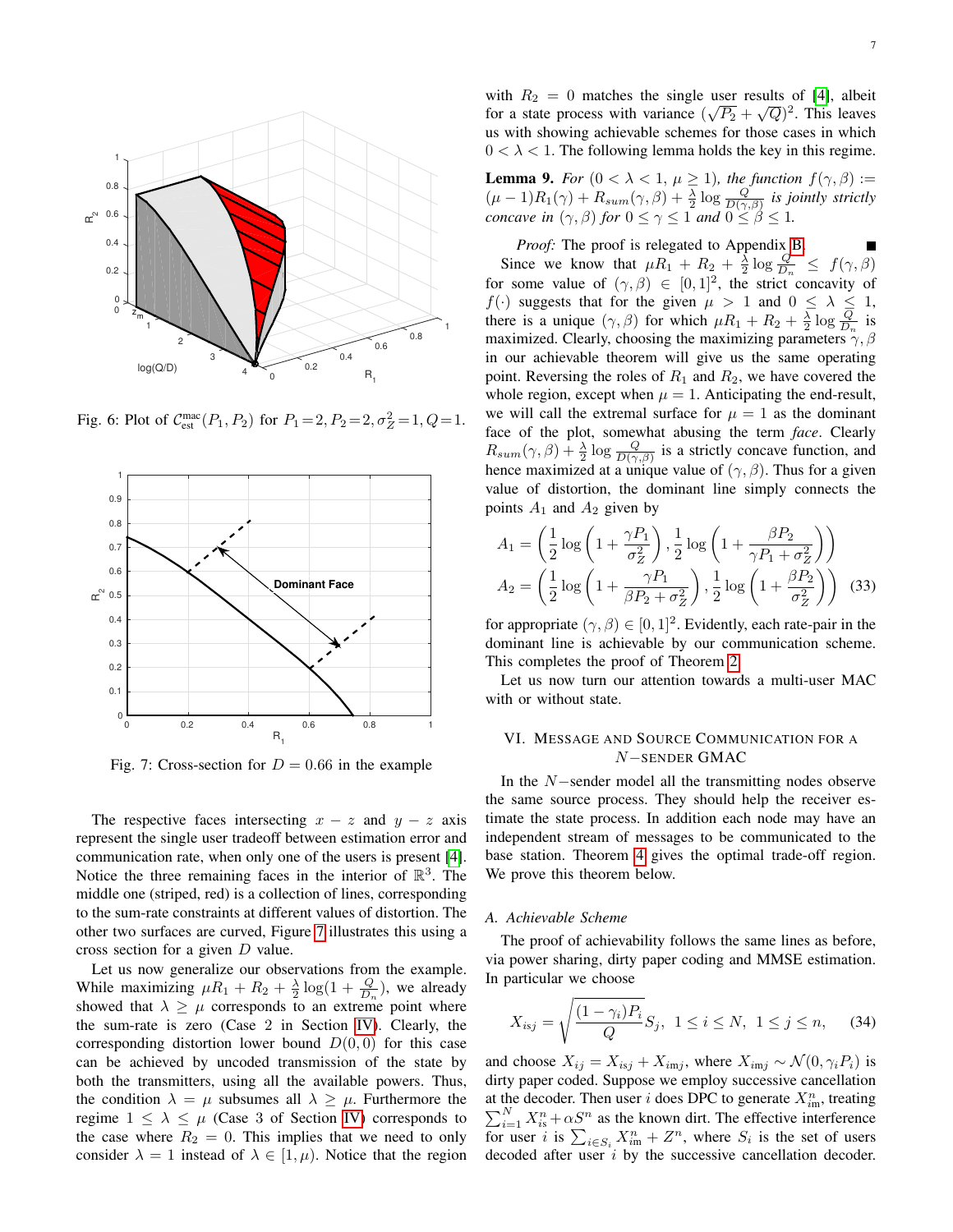Once all the messages are decoded, these signals are removed from the received symbols, and state estimation is done using a linear MMSE estimate. Taking different user permutations for successive cancellation, and further time-sharing will give the rate region given in Theorem [4.](#page-3-2) These straightforward computations are omitted here.

## *B. Converse Bound*

We now prove the converse. We are interested in maximizing

$$
\max \sum_{i=1}^{N} \mu_i R_i + \frac{\lambda}{2} \log \frac{Q}{D_n},\tag{35}
$$

for  $\mu_i \geq 0$  and  $\lambda \geq 0$ . Without loss of generality, assume that  $\mu_i \leq \mu_{i-1}, \forall i$ . As we did for the two user case, since  $\lambda \geq 0$  is arbitrary, by suitable scaling, we can take  $\mu = 1$ , and  $\mu_i \geq 1, 1 \leq i \leq N-1$ .

Then the following three regimes arise.

$$
\bullet \ \ 0 \leq \lambda \leq 1
$$

- $\lambda \geq \mu_1$
- $\mu_j \leq \lambda \leq \mu_{j-1}$  for some  $j \in \{2, \cdots, N\}.$

Let us first extend Lemma [7](#page-5-3) to N− senders. To this end, define for  $i = 1, \dots, N$ ,

<span id="page-7-2"></span>
$$
R_{sum}(\gamma_1, \cdots, \gamma_i) := \frac{1}{2} \log(1 + \sum_{j=1}^i \gamma_j P_j).
$$
 (36)

Also let  $D(\gamma_1, \cdots, \gamma_N)$  denote the RHS of [\(10\)](#page-3-3).

<span id="page-7-0"></span>**Lemma 10.** *For*  $\lambda \leq 1$ ,  $\mu_{N+1} = 0$ , and  $1 = \mu_N \leq \mu_{N-1} \leq$  $, \cdots, \leq \mu_1$ 

$$
\sum_{i=1}^{N} \mu_i R_i + \frac{\lambda}{2} \log \frac{Q}{D_n}
$$
  
 
$$
\leq \sum_{i=2}^{N+1} (\mu_{i-1} - \mu_i) R_{sum}(\gamma_1, \cdots, \gamma_i)
$$
  
 
$$
+ \frac{\lambda}{2} \log \frac{Q}{D(\gamma_1, \cdots, \gamma_N)} + o(1). \quad (37)
$$

*Proof:* The proof is relegated to Appendix [C.](#page-9-2) The following lemma can be found true by inspection.

<span id="page-7-1"></span>**Lemma 11.** *For*  $\nu \in [0,1]^N$ *, the function*  $f(\nu) \triangleq R_{sum}(\nu) +$  $\frac{1}{2}$  log  $\frac{Q}{D(\nu)}$  is a non-increasing function in each of the argu*ments*  $\nu_i$ ,  $1 \leq i \leq N$ .

Now we consider the various regimes involving  $\lambda$ . **Case 1** ( $\lambda \leq 1$ ): In this regime, Lemma [10](#page-7-0) directly gives a bound on the weighted sum-rate.

**Case 2** ( $\lambda \geq \mu_1$ ): Since  $\lambda \geq \mu_i$ ,  $\forall i$  in this case, we can write

$$
\sum_{i=1}^{N} \mu_i R_i + \frac{\lambda}{2} \log \frac{Q}{D_n}
$$
\n
$$
\leq \mu_1 \sum_{i=1}^{N} R_i + \frac{\lambda}{2} \log \frac{Q}{D_n}
$$
\n
$$
= \mu_1 \left( \sum_{i=1}^{N} R_i + \frac{1}{2} \log \frac{Q}{D_n} \right) + \frac{\lambda - \mu_1}{2} \log \frac{Q}{D_n}
$$
\n
$$
\leq \mu_1 \left( R_{sum}(\bar{0}) + \frac{1}{2} \log \frac{Q}{D(\bar{0})} \right)
$$
\n
$$
+ \frac{\lambda - \mu_1}{2} \log \frac{Q}{D_n}
$$
\n
$$
\leq 0 + \frac{\mu_1}{2} \log \frac{Q}{D(\bar{0})} + \frac{\lambda - \mu_1}{2} \log \frac{Q}{D(\bar{0})}, \quad (38)
$$

where  $\overline{0}$  is a vector of N zeros. Observe that  $(a)$  is implied by Lemmas [10](#page-7-0) – [11,](#page-7-1) and (b) follows since  $D(\bar{0})$  is the minimal distortion possible. Notice that  $D(\overline{0})$  can be achieved by uncoded communication of the state by all transmitters.

**Case 3** ( $\mu_j \leq \lambda \leq \mu_{j-1}$ ): Since  $\lambda \geq \mu_j, \mu_{j+1}, \cdots$  let us bound

$$
\sum_{i=1}^{N} \mu_i R_i + \frac{\lambda}{2} \log \frac{Q}{D_n}
$$
\n
$$
\leq \sum_{i=1}^{j-1} \mu_i R_i + \sum_{i=j}^{N} \lambda R_i + \frac{\lambda}{2} \log \frac{Q}{D_n}
$$
\n
$$
= \sum_{i=1}^{j-1} (\mu_i - \lambda) R_i + \lambda (\sum_{i=1}^{N} R_i + \frac{1}{2} \log \frac{Q}{D_n})
$$
\n
$$
\leq \sum_{i=1}^{j-1} (\mu_i - \lambda) R_i
$$
\n
$$
+ \lambda \Big( R_{sum} (\gamma_1, \dots, \gamma_N) + \frac{1}{2} \log \frac{Q}{D(\gamma_1, \dots, \gamma_N)} \Big)
$$
\n
$$
\leq \sum_{i=1}^{j-1} (\mu_i - \lambda) R_i
$$
\n
$$
+ \lambda \Big( R_{sum} (\gamma_1, \dots, \gamma_{j-1}) + \frac{1}{2} \log \frac{Q}{D(\gamma_1, \dots, \gamma_{j-1}, \overline{0})} \Big), \tag{39}
$$

<span id="page-7-3"></span>where  $\overline{0}$  is a vector of  $N - j + 1$  zeros, (a) follows from Lemma [10](#page-7-0) with  $\mu_1 = \cdots = \mu_N = \lambda$  and (b) follows from Lemma [11](#page-7-1) and equation [\(36\)](#page-7-2). Expression [\(61\)](#page-10-7) will imply that

$$
\sum_{i=1}^{j-1} \mu_i R_i \le \sum_{i=2}^{j-1} (\mu_{i-1} - \mu_i) R_{sum}(\gamma_1, \cdots, \gamma_{i-1}) + \mu_{j-1} R_{sum}(\gamma_1, \cdots, \gamma_{j-1}).
$$
 (40)

From the last two expressions, we get

$$
\sum_{i=1}^{N} \mu_i R_i + \frac{\lambda}{2} \log \frac{Q}{D_n} \leq \mu_{j-1} R_{sum}(\gamma_1, \dots, \gamma_{j-1}) + \sum_{i=2}^{j-1} (\mu_{i-1} - \mu_i) R_{sum}(\gamma_1, \dots, \gamma_{i-1})
$$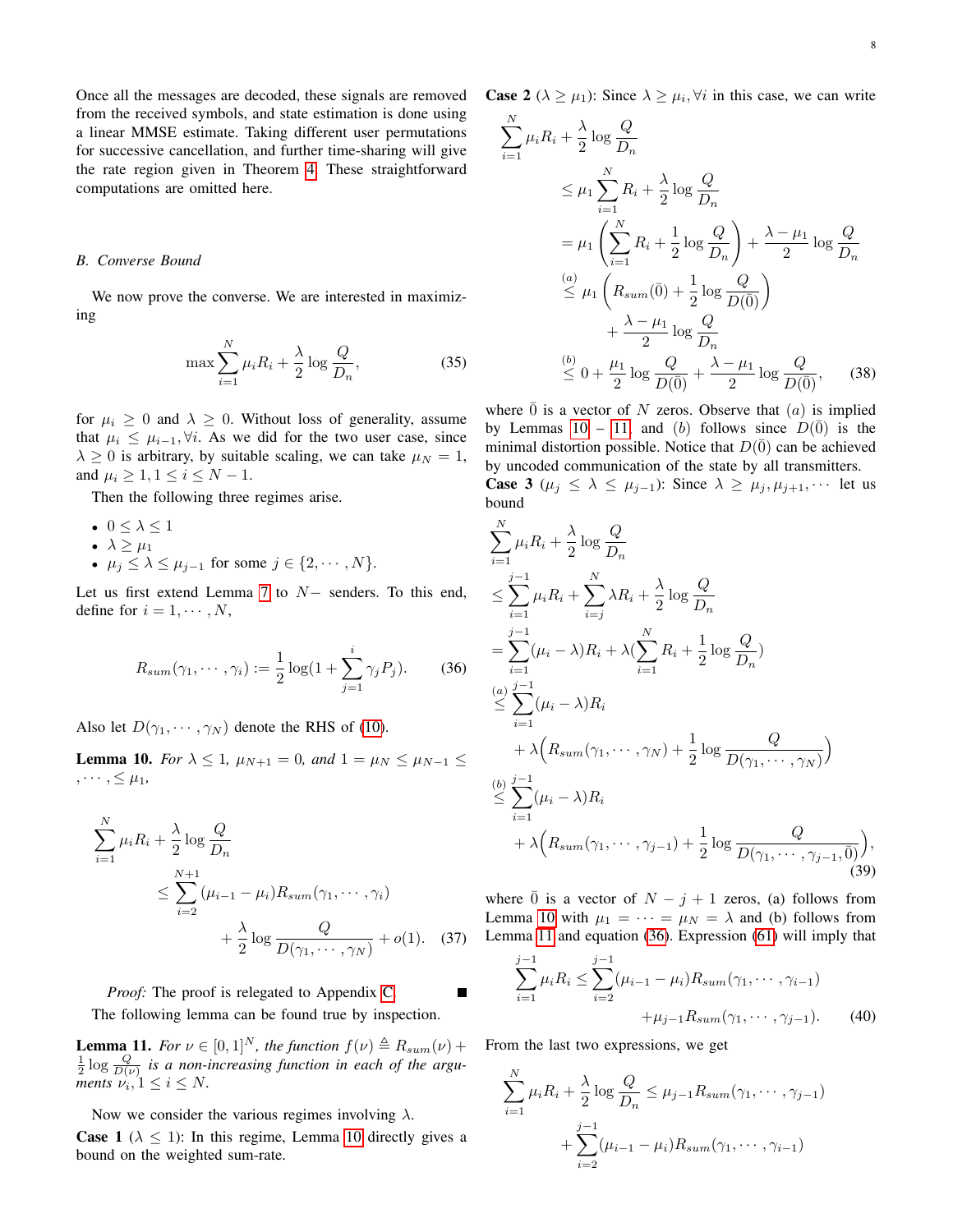$$
+\frac{\lambda}{2}\log\frac{Q}{D(\gamma_1,\cdots,\gamma_{j-1})}.
$$
 (41)

## *C. Equivalence of Inner and Outer bounds*

Let us now show that the outerbound defines the same region as that can be achieved by our communication scheme. We give a inductive argument. The base case of  $N = 1$ follows from [\[4\]](#page-10-3). Suppose the inner and outer bounds given in the previous subsections are equivalent for  $N - 1$  users or lower. We will then show that the equivalence extends to N users also. Again, let us consider different regimes for  $\lambda$ ,  $\mu_1 \geq, \cdots, \geq \mu_N = 1.$ 

For  $\lambda > \mu_1$ , notice that the outer bound corresponds to messages of zero rate and a distortion of  $D(\overline{0})$ . Clearly, this can be achieved by each user sending a scaled source process, i.e. for  $1 \leq k \leq N$ ,

$$
X_{ki} = \sqrt{\frac{P_{ki}}{Q}} S_i.
$$
 (42)

If  $\mu_j \leq \lambda \leq \mu_{j-1}$ , then the outerbound has terms of the form  $R_{sum}(\gamma_1, \cdots, \gamma_l)$  with  $l < j$ . A natural communication choice is to set [\(42\)](#page-8-2) for users  $j, \dots, N$ . Notice that the model now is effectively a  $j - 1 < N$  user problem, with a modified state process. By induction, the inner and outerbounds coincide here. Thus, we are left with the case  $0 \leq \lambda < 1$ .

Assume for simplicity that  $\lambda > 0$  and  $\mu_i > 0, 1 \le i \le N$ . Using Lemma [12](#page-9-3) (Appendix [B\)](#page-9-1), we can find a set of parameters  $\gamma_1, \cdots, \gamma_N$ , as the unique maximizer of the RHS in [\(37\)](#page-7-3), for a given  $\mu_1, \dots, \mu_N$  and  $\lambda$ . Clearly the achievable scheme can get these rates by using a power split of  $(1-\gamma_k)P$  and  $\gamma_kP$ respectively between the uncoded source transmission and message rate at user  $k$ . This solves the  $N-$  sender problem.

## VII. CONCLUSION

<span id="page-8-0"></span>In this paper, we considered joint message transmission and state estimation in a state dependent Gaussian multiple access channel. The optimal trade-off between the rates of the messages at two encoders and state estimation distortion was completely characterized. It was also shown that for source and message communication over a GMAC without state, a strategy of uncoded communication at the nodes without any messages and power sharing between message transmission (using DPC) and state amplification at terminals that have a message to transmit in addition, turns out to be optimal.

The discrete memoryless MAC counterpart of the current model would be an interesting open problem for further investigations.

# <span id="page-8-1"></span>APPENDIX A PROOF OF LEMMA [7](#page-5-3)

By Fano's inequality [\[18\]](#page-11-10), we can write for any  $\epsilon > 0$  for large enough  $n$ 

$$
H(W_1, W_2 | Y^n) \le n\epsilon. \tag{43}
$$

Since the  $n \epsilon$  terms do not affect our end results, we will neglect these in the sequel.

$$
n\mu R_1 + nR_2 + \frac{n\lambda}{2} \log\left(\frac{Q}{D_n}\right)
$$
  
=  $n(\mu - 1)R_1 + n \sum_{i=1}^2 R_i + \frac{n\lambda}{2} \log\left(\frac{Q}{D_n}\right)$   

$$
\stackrel{(a)}{\leq} (\mu - 1)H(W_1) + H(W_1, W_2) + \lambda I(S^n; Y^n)
$$
  

$$
\stackrel{(b)}{=} (\mu - 1)H(W_1|X_2^n, S^n) + H(W_1, W_2|S^n) + \lambda I(S^n; Y^n)
$$
  

$$
\stackrel{(c)}{\approx} (\mu - 1)I(W_1; Y^n|X_2^n, S^n)
$$
  

$$
+ I(W_1, W_2; Y^n|S^n) + \lambda I(S^n; Y^n)
$$
  

$$
= (\mu - 1)I(W_1; Y^n|X_2^n, S^n) + \lambda I(W_1, W_2, S^n; Y^n)
$$
  

$$
+ (1 - \lambda)I(W_1, W_2; Y^n|S^n)
$$
  

$$
= (\mu - 1)(h(Y^n|X_2^n, S^n) - h(Y^n|W_1, X_2^n, S^n))
$$
  

$$
+ \lambda (h(Y^n) - h(Y^n|W_1, W_2, S^n))
$$
  

$$
+ (1 - \lambda)(h(Y^n|S^n) - h(Y^n|W_1, W_2, S^n))
$$
  

$$
\leq \sum_{i=1}^n \{(\mu - 1)(h(Y_i|X_{2i}, S_i) - h(Z_i))\}
$$
  

$$
+ \lambda h(Y_i) + (1 - \lambda)h(Y_i|S_i) - h(Z_i)\}, \tag{44}
$$

<span id="page-8-3"></span><span id="page-8-2"></span>where (a) uses Lemma [6,](#page-4-5) (b) follows since  $(W_1, W_2) \perp S^n$ and  $W_1 \perp\!\!\!\perp X_2^n$ , and  $(c)$  follows from Fano's inequality. Let us now upper bound the term  $\lambda h(Y_i) + (1 - \lambda)h(Y_i|S_i)$  in [\(44\)](#page-8-3). Notice that  $\lambda h(Y_i) + (1 - \lambda)h(Y_i|S_i)$ ,  $\lambda \in [0,1]$  is simultaneously maximized (for fixed  $K_i(X_{1i}, X_{2i}, S_i)$ ) when  $(X_{1i} + X_{2i})$  is jointly Gaussian with  $S_i$  [\[4\]](#page-10-3). Without loss of generality, for the purposes of finding an upper bound on  $\mu R_1 + R_2 + \frac{\lambda}{2} \log \frac{Q}{D_n}$ , we can express, using [\(27\)](#page-4-3)

$$
\sum_{j=1}^{2} X_{ji} = V_i + \left( \eta_{1i} \sqrt{(1 - \gamma_i) \frac{P_{1i}}{Q}} + \eta_{2i} \sqrt{(1 - \beta_i) \frac{P_{2i}}{Q}} \right) S_i,
$$

where  $V_i$  is zero mean Gaussian, independent of  $S_i$ . The second term on the RHS can be understood as the linear estimate of  $(X_{1i} + X_{2i})$  given  $S_i$ . Since  $V_i$  and  $S^n$  are independent,

$$
\operatorname{Var}[V_i] = \operatorname{Var}(X_{1i} + X_{2i}|S^n)
$$
  
\n
$$
\leq \operatorname{Var}(X_{1i}|S_i) + \operatorname{Var}(X_{2i}|S_i)
$$
  
\n
$$
= \gamma_i P_{1i} + \beta_i P_{2i}.
$$

Using this

$$
\mathbb{E}[(X_{1i} + X_{2i})]^2 \le P_{1i} + P_{2i} + 2\sqrt{(1 - \gamma_i)(1 - \beta_i)P_{1i}P_{2i}},
$$

where we have taken  $\eta_{1i} = \eta_{2i} = 1$  as the sign of correlation in [\(27\)](#page-4-3), as negative correlation can only be detrimental for the RHS. Now on denoting  $g(x) = (1/2) \log(2\pi e x)$  and using the differential entropy maximizing property of Gaussian random variables for a given variance, we can write

<span id="page-8-4"></span>
$$
h(Y_i|X_{2i}, S_i) \le h(X_{1i} + Z_i|S_i)
$$
  
\n
$$
\le g(\text{Var}[X_{1i}|S_i] + \sigma_Z^2) = g(\gamma_i P_{1i} + \sigma_Z^2).
$$
\n(45)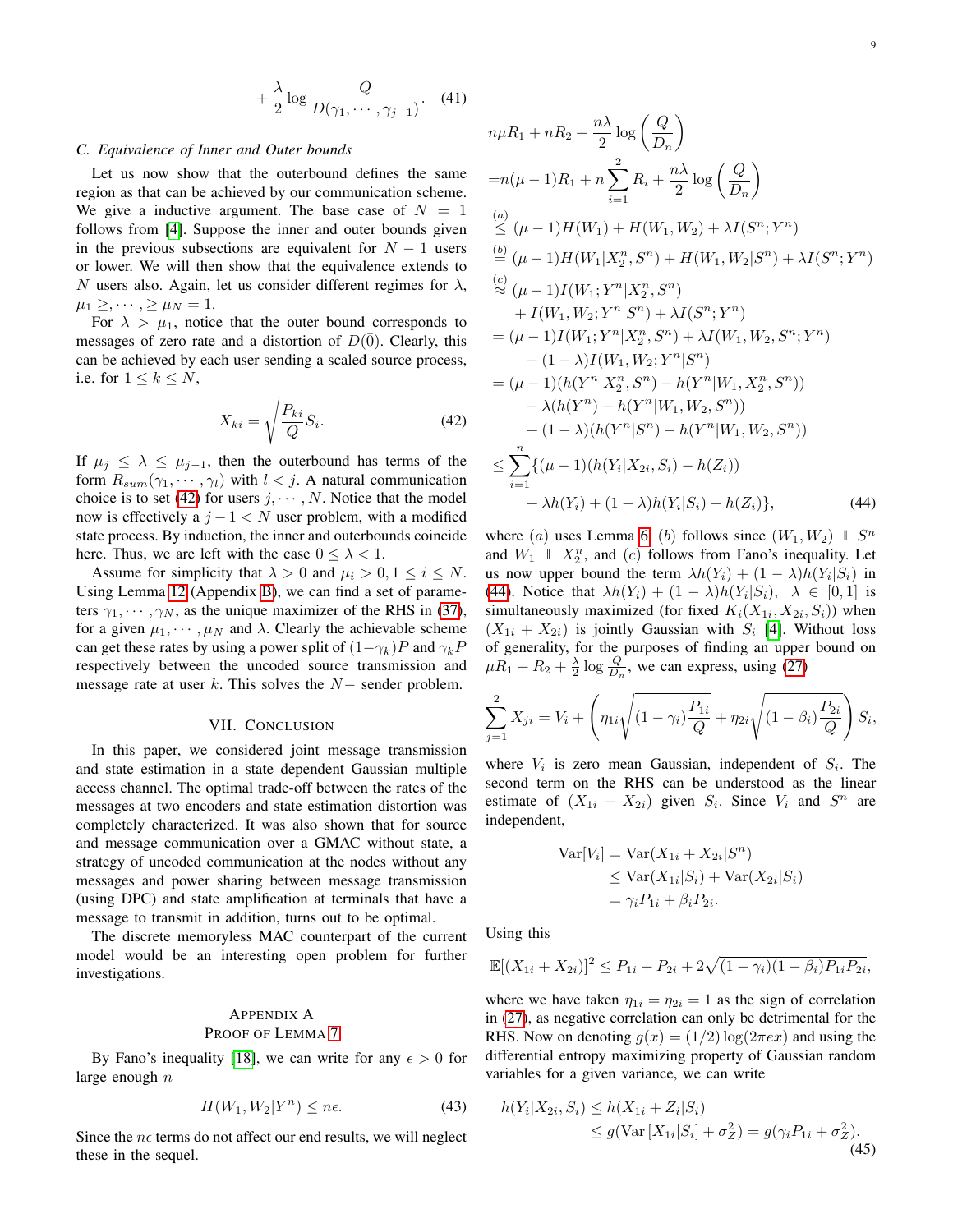$$
h(Y_i|S_i) = h(V_i + Z_i) \le g(\gamma_i P_{1i} + \beta_i P_{2i} + \sigma_Z^2),
$$
\n
$$
h(Y_i) \le g(Q + \sigma_Z^2 + \mathbb{E}[X_{1i} + X_{2i}]^2 + 2\mathbb{E}[(X_{1i} + X_{2i})S_i])
$$
\n
$$
\le g(P_{1i} + P_{2i} + Q + \sigma_Z^2 + 2\sqrt{\bar{\gamma}_i P_{1i} Q} + 2\sqrt{\bar{\gamma}_i \bar{\beta}_i P_{2i} Q},
$$
\n
$$
+ 2\sqrt{\bar{\gamma}_i P_{1i} Q} + 2\sqrt{\bar{\beta}_i P_{2i} Q} + 2\sqrt{\bar{\gamma}_i \bar{\beta}_i P_{1i} P_{2i}},
$$
\n(47)

where [\(46\)](#page-9-4) is under the choice of  $X_{1i} + X_{2i}$  which maximizes  $\lambda h(Y_i) + (1 - \lambda)h(Y_i|S_i)$ , for all  $\lambda \in [0, 1]$ . Continuing the chain of inequalities from [\(44\)](#page-8-3):

$$
n\mu R_1 + nR_2 + \frac{n\lambda}{2} \log\left(\frac{Q}{D_n}\right)
$$
  
\n
$$
\leq \sum_{i=1}^n (\mu - 1) \frac{1}{2} \log\left(\frac{\gamma_i P_{1i} + \sigma_Z^2}{\sigma_Z^2}\right)
$$
  
\n
$$
+ \sum_{i=1}^n \frac{\lambda}{2} \log\left(\frac{P_{1i} + P_{2i} + Q + \sigma_Z^2 + 2\sqrt{\gamma_i P_{1i}Q}}{1 + 2\sqrt{\beta_i P_{2i}Q} + 2\sqrt{\gamma_i \beta_i P_{1i}P_{2i}}}\right) / \sigma_Z^2\right)
$$
  
\n
$$
+ \sum_{i=1}^n \frac{(1 - \lambda)}{2} \log\left(\frac{\gamma_i P_{1i} + \beta_i P_{2i} + \sigma_Z^2}{\sigma_Z^2}\right)
$$
  
\n
$$
\leq (\mu - 1) \frac{n}{2} \log\left(\frac{\gamma P_1 + \sigma_Z^2}{\sigma_Z^2}\right)
$$
  
\n
$$
+ \frac{\lambda n}{2} \log\left(\frac{P_1 + P_2 + Q + \sigma_Z^2 + 2\sqrt{\gamma P_1 Q}}{1 + 2\sqrt{\beta P_2 Q} + 2\sqrt{\gamma \beta P_1 P_2}}\right) / \sigma_Z^2\right)
$$
  
\n
$$
+ \frac{n(1 - \lambda)}{2} \log\left(\frac{\gamma P_1 + \beta P_2 + \sigma_Z^2}{\sigma_Z^2}\right)
$$
  
\n
$$
= (\mu - 1) \frac{n}{2} \log\left(\frac{\gamma P_1 + \beta P_2 + \sigma_Z^2}{\sigma_Z^2}\right)
$$
  
\n
$$
+ \frac{\lambda n}{2} \log\left(\frac{P_1 + P_2 + Q + \sigma_Z^2 + 2\sqrt{\gamma P_1 Q}}{1 + 2\sqrt{\beta P_2 Q} + 2\sqrt{\gamma \beta P_1 P_2}}\right) / \left(\frac{\sigma_Z^2 + \gamma P_1}{1 + \beta P_2}\right)
$$
  
\n
$$
+ \frac{n}{2} \log\left(\frac{\gamma P_1 + \beta P_2 + \sigma_Z^2}{\sigma_Z^2}\right)
$$
  
\n
$$
\leq (\mu - 1) \frac{n}{2} \log\left(\frac{\gamma P_1 + \sigma_Z^2}{\sigma_Z^2}\
$$

where (a) follows from the fact that both  $\lambda$  and  $(1 - \lambda)$  are non-negative for  $\lambda \in [0, 1]$  and expression [\(46\)](#page-9-4) and [\(47\)](#page-9-5), (b) follows from Jensen's Inequality, and (c) follows from the definitions of  $R_{sum}(\gamma, \beta)$ ,  $D(\gamma, \beta)$  from [\(6\)](#page-2-6) and [\(7\)](#page-2-4). Thus the lemma is proved for all  $\lambda \in [0, 1]$ . From [\(45\)](#page-8-4), we also get

$$
R_1 \le \frac{1}{2}\log(1+\gamma P_1). \tag{49}
$$

# <span id="page-9-1"></span>APPENDIX B PROOF OF LEMMA [9](#page-6-3)

Here we prove a slightly more general result, which turns out useful for the remaining sections. Consider a concave function  $L(\nu), \nu \in [0,1]^N$ , and let us define

$$
f(\nu) := \sum_{i=1}^{N} \alpha_i \log(1 + \sum_{j=1}^{i} \nu_j P_j) + \frac{\lambda}{2} \log L(\nu), \quad (50)
$$

<span id="page-9-4"></span>where  $\alpha_i, 1 \leq i \leq N$  and  $\lambda$  are non-negative constants.

<span id="page-9-3"></span>**Lemma 12.** *For*  $0 < \lambda \leq 1$ ,  $f(\cdot)$  *is strictly concave in*  $\nu \in$  $(0,1)^N$ , whenever  $\alpha_i, 1 \leq i \leq N$  are not identically zero.

<span id="page-9-5"></span>*Proof:* The first term, being the linear combination of logarithms, is strictly concave. Let us consider the second term. Let  $x_1$  and  $x_2$  be two  $N-$  dimensional vectors in  $\mathbb{R}^N$ . Notice that for  $\zeta \in [0, 1]$ ,

$$
\zeta \log L(x_1) + (1 - \zeta) \log L(x_2) \le \log(\zeta L(x_1) + (1 - \zeta)L(x_2))
$$
  

$$
\le \log L(\zeta x_1 + \zeta x_2), \qquad (51)
$$

since  $L(\cdot)$  itself is concave by assumption. This proves the lemma.

Let us proceed to show Lemma [9.](#page-6-3) Denote

<span id="page-9-7"></span>
$$
L(\gamma, \beta) = P_1 + P_2 + Q + \sigma_Z^2 + 2\sqrt{\overline{\gamma}P_1Q} + 2\sqrt{\overline{\beta}P_2Q} + 2\sqrt{\overline{\gamma}\overline{\beta}P_1P_2},
$$
 (52)

for convenience. Rewriting the function given in lemma,

$$
f(\gamma, \beta) = \frac{(\mu - 1)}{2} \log \left( 1 + \frac{\gamma P_1}{\sigma_Z^2} \right)
$$
  
+ 
$$
\frac{(1 - \lambda)}{2} \log \left( 1 + \frac{\gamma P_1 + \beta P_2}{\sigma_Z^2} \right) + \frac{\lambda}{2} \log \left( \frac{L(\gamma, \beta)}{\sigma_Z^2} \right).
$$
(53)

Thus  $f(\gamma, \beta)$  is a sum similar to [\(50\)](#page-9-6). Our proof will be complete by showing  $L(\cdot)$  in [\(52\)](#page-9-7) to be a concave function. For  $c_0 > 0$ , and non-negative constants  $c_1, \dots, c_N$ , the function

$$
L(\nu) = c_0 + \sum_{i=1}^{N} \sum_{j=1}^{N} c_i c_j \sqrt{(1 - \nu_i)(1 - \nu_j)}
$$

is concave. To see this, notice that  $\sqrt{x}$  is strictly concave in s concave. To see ans, notice that  $\sqrt{x}$  is strictly concave in  $x \ge 0$ . Also,  $\sqrt{xy}$  is jointly concave in  $(x, y) \in [0, 1]^2$ , making  $L(\nu)$  a concave function. Notice that concavity in the range of interest is maintained by replacing each and every variable  $x \in [0, 1]$  by  $1 - x$ . The proof of the lemma is now complete.

# <span id="page-9-2"></span>APPENDIX C PROOF OF LEMMA [10](#page-7-0)

Recall that  $\mu_1 \geq \mu_2 \geq \cdots$ ,  $\geq \mu_N = 1$ . We need to show [\(37\)](#page-7-3) for  $\lambda \leq 1$ . Let us define  $\mu_{N+1} := 0$ . Now

<span id="page-9-6"></span><span id="page-9-0"></span>
$$
n\sum_{j=1}^{N} \mu_{j} R_{j} + \frac{n\lambda}{2} \log\left(\frac{Q}{D_{n}}\right)
$$
  
=  $n \sum_{j=2}^{N+1} (\mu_{j-1} - \mu_{j}) \sum_{i=1}^{j-1} R_{i} + \frac{n\lambda}{2} \log\left(\frac{Q}{D_{n}}\right)$   
=  $\sum_{j=2}^{N+1} (\mu_{j-1} - \mu_{j}) H(W^{j-1}) + \frac{n\lambda}{2} \log\left(\frac{Q}{D_{n}}\right)$   
=  $\sum_{j=2}^{N} (\mu_{j-1} - \mu_{j}) H(W^{j-1}) + H(W^{N}) + \frac{n\lambda}{2} \log\left(\frac{Q}{D_{n}}\right)$   
 $\leq \sum_{j=2}^{N} (\mu_{j-1} - \mu_{j}) I(W^{j-1}; Y^{n} | S^{n}, X_{j}^{n}, \dots, X_{N}^{n})$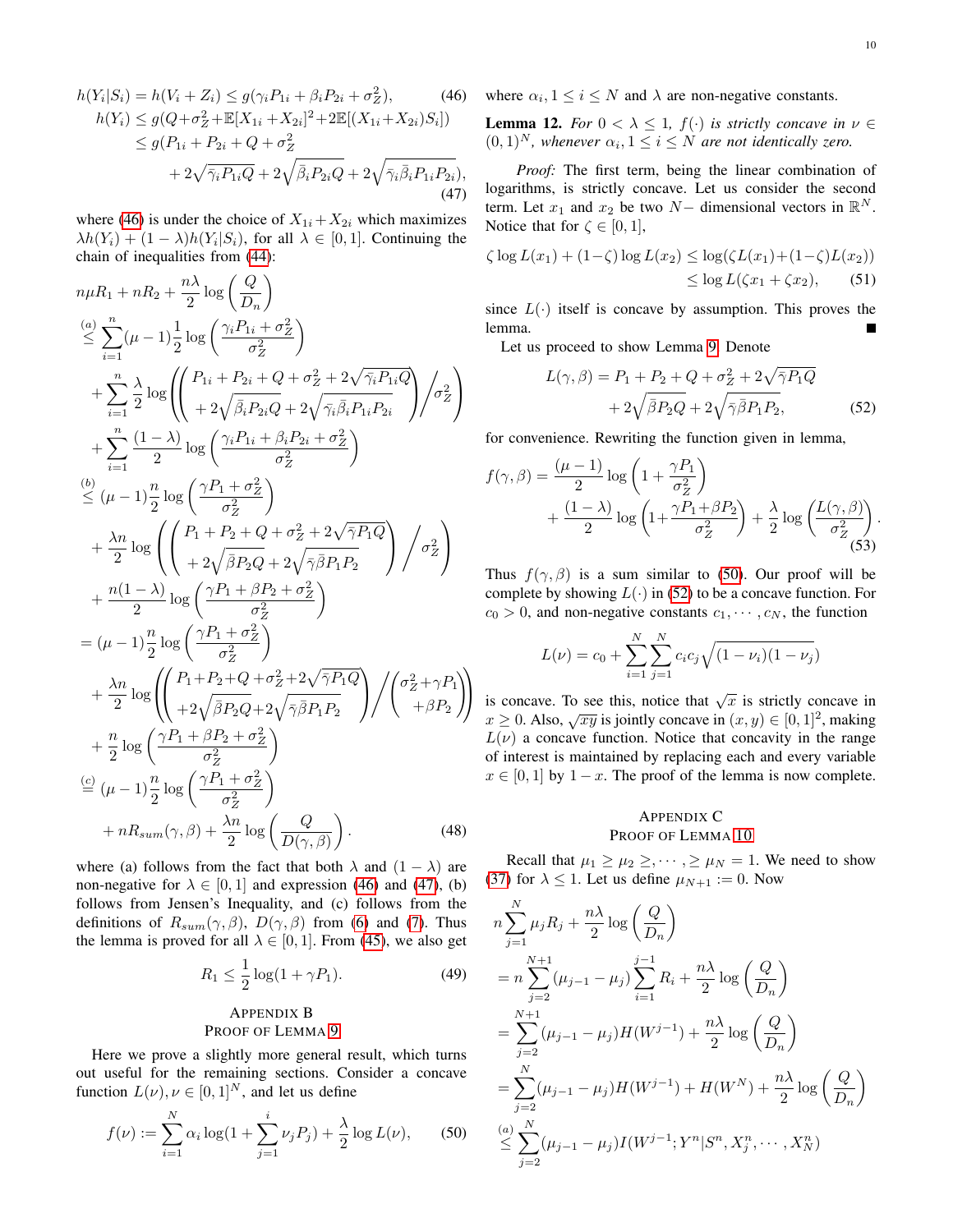+ 
$$
I(W^N; Y^n | S^n) + \frac{n\lambda}{2} \log \left(\frac{Q}{D_n}\right)
$$
  
\n $\leq \sum_{j=2}^N (\mu_{j-1} - \mu_j) I(W^{j-1}; Y^n | S^n, X_j^n, \dots, X_N^n)$   
\n+  $I(W^N; Y^n | S^n) + \lambda I(S^n; Y^n)$   
\n=  $\sum_{j=2}^N (\mu_{j-1} - \mu_j) I(W^{j-1}; Y^n | S^n, X_j^n, \dots, X_N^n)$   
\n+  $(1 - \lambda) I(W^N; Y^n | S^n) + \lambda I(S^n W^N; Y^n)$   
\n=  $\sum_{j=2}^N (\mu_{j-1} - \mu_j) (h(Y^n | S^n, X_j^n, \dots, X_N^n) - h(Z^n))$   
\n+  $(1 - \lambda) (h(Y^n | S^n) - h(Z^n)) + \lambda (h(Y^n) - h(Z^n))$   
\n=  $\sum_{j=2}^N (\mu_{j-1} - \mu_j) \sum_{i=1}^n (h(Y_i | S^n, X_{ji}, \dots, X_{Ni}) - h(Z_i))$   
\n+  $(1 - \lambda) \sum_{i=1}^n h(Y_i | S_i) + \lambda \sum_{i=1}^n h(Y_i) - \sum_{i=1}^n h(Z_i)$  (54)

where (a) follows since  $W^N$  ⊥  $S^n$ ,  $W^{j-1}$  ||  $(S^n, X_j^n, \dots, X_N^n)$  and Fano's inequality.

Let us now consider the covariance matrix  $K_i$  of  $(X_{1i}, \dots, X_{Ni}, S_i)$ . For some  $\gamma_{ki} \in [0, 1]$  we can write

$$
\mathbb{E}X_{ki}S_i = \eta_{ki}\sqrt{(1-\gamma_{ki})P_{ki}Q},\tag{55}
$$

where  $P_{ki} = K_i(k, k), 1 \leq k \leq N$  is the empirical average power of user k for transmission index i in a block, and  $\eta_{ki} \in$  ${-1, +1}$  is the sign of the correlation. From this, we also get

$$
Var(X_{ki}|S_i) = \gamma_{ki} P_{ki}.
$$

Let us now bound the entropy terms in [\(54\)](#page-10-8).

$$
h(Y_i|S^n, X_{ji}, \cdots, X_{Ni}) \le g(\text{Var}(\sum_{k=1}^{j-1} X_{ki} + Z_i|S^n))
$$
  
\n
$$
\le g(\sum_{k=1}^{j-1} \text{Var}(X_{ki} + Z_i|S^n))
$$
  
\n
$$
\le g(\sum_{k=1}^{j-1} \text{Var}(X_{ki}|S_i) + \sigma_Z^2)
$$
  
\n
$$
\le g(\sigma_Z^2 + \sum_{k=1}^{j-1} \gamma_{ki} P_{ki}), \qquad (56)
$$

where the first two expressions used the Markov condition  $X_{ki} \to S^n \to X_{ji}$ . Observe that  $\lambda h(Y_i) + (1 - \lambda)h(Y_i|S_i)$ ,  $\lambda \in$  $[0, 1]$  would be maximized (for fixed covariance  $K_i$ ) when  $(X_{1i} + \cdots + X_{Ni})$  is jointly Gaussian with  $S_i$ . Let us write

$$
\sum_{j=1}^{n} X_{j_i} = V_i + \left(\sum_{j=1}^{N} \eta_{ji} \sqrt{(1 - \gamma_{j_i}) P_{j_i} / Q}\right) S_i, \quad (57)
$$

where  $V_i$  is a zero mean Gaussian with  $Var V_i \le \sum_{j=1}^{N} \gamma_{ji} P_{ji}$ , and  $V_i \perp \!\!\!\! \perp S_i$ . Since  $\forall j, |\eta_{ji}| = 1$ , using

$$
\mathbb{E}\left[\sum_{j=1}^{n} X_{j_i}\right]^2 \le \sum_{j=1}^{N} P_{ji} + 2\sum_{j=1}^{N} \sum_{k \ne j} \sqrt{(1-\gamma_{j_i})(1-\gamma_{k_i})P_{ji}P_{ki}}.
$$

Putting these altogether

<span id="page-10-11"></span>
$$
h(Y_i|S_i) = h(V_i + Z_i) \le g\left(\sum_{j=1}^N \gamma_{ji} P_{ji} + \sigma_Z^2\right),\qquad(58)
$$

$$
h(Y_i) \le g\left(\sum_{j=1}^N P_{ji} + \alpha^2 Q + \sigma_Z^2 + 2\alpha \sum_{j=1}^N \sqrt{\bar{\gamma}_{ji} P_{ji} Q} + 2\sum_{j=1}^N \sum_{k \ne j} \sqrt{\bar{\gamma}_{ji} \bar{\gamma}_{ki} P_{ji} P_{ki}}\right).
$$
 (59)

Defining  $\gamma_k = \frac{1}{n P_k} \sum_{i=1}^n \gamma_{ki} P_{ki}$ , for  $\lambda \in (0, 1)$ , we get from  $(54)$ ,  $(56) - (59)$  $(56) - (59)$  $(56) - (59)$ 

<span id="page-10-10"></span><span id="page-10-8"></span>
$$
\sum_{j=1}^{N} \mu_j R_j + \frac{\lambda}{2} \log \left( \frac{Q}{D_n} \right)
$$
\n
$$
\leq \sum_{j=2}^{N} (\mu_{j-1} - \mu_j) g(\sigma_Z^2 + \sum_{k=1}^{j-1} \gamma_k P_k)
$$
\n
$$
+ (1 - \lambda) g(\sigma_Z^2 + \sum_{j=1}^{N} \gamma_j P_j)
$$
\n
$$
+ \lambda g \left( \sum_{j=1}^{N} P_j + \alpha^2 Q + \sigma_Z^2 + 2\alpha \sum_{j=1}^{N} \sqrt{\gamma_j P_j Q} + 2\sum_{j=1}^{N} \sum_{k \neq j} \sqrt{\gamma_j \gamma_k P_j P_k} \right) - \mu_1 g(\sigma_Z^2). \tag{60}
$$

Here we used Jensen's inequality on [\(56\)](#page-10-9), [\(58\)](#page-10-11) and [\(59\)](#page-10-10) to get a single letter form independent of the transmission index. This proves Lemma [10.](#page-7-0) Note that for  $S \subseteq \{1, \dots, N\}$ , by giving  $(S^n, X_{j \in S^c}^n)$  to the receiver and using Jensen's inequality, we obtain (by following similar steps as [\(56\)](#page-10-9)),

$$
n\sum_{j\in S} R_j \le I(X_{j\in S}^n; Y^n | S^n, X_{j\in S^c}^n)
$$
  
=  $h(Y^n | S^n, X_{j\in S^c}^n) - h(Z^n)$   

$$
\le \frac{n}{2} \log\left(1 + \frac{\sum_{j\in S} \gamma_j P_j}{\sigma_Z^2}\right), \forall S \subseteq \{1, \cdots, N\}.
$$
  
(61)

#### <span id="page-10-7"></span>**REFERENCES**

- <span id="page-10-9"></span><span id="page-10-0"></span>[1] "HD Radio — Wikipedia, the free encyclopedia," [https://en.wikipedia.](https://en.wikipedia.org/w/index.php?title=HD_Radio&oldid=861909787) [org/w/index.php?title=HD\\_Radio&oldid=861909787,](https://en.wikipedia.org/w/index.php?title=HD_Radio&oldid=861909787) 2018, [Online; accessed 6-November-2018].
- <span id="page-10-1"></span>[2] F. Wang, J. Huang, X. Chen, G. Zhang, and A. Men, "Simultaneous broadcasting of analog fm and digital signals by separating co-channel fm signals," *IEEE Communications Letters*, vol. 20, no. 11, pp. 2197– 2200, 2016.
- <span id="page-10-2"></span>[3] A. El Gamal and Y.-H. Kim, *Network information theory*. Cambridge University Press, 2011.
- <span id="page-10-3"></span>[4] A. Sutivong, M. Chiang, T. M. Cover, and Y.-H. Kim, "Channel capacity and state estimation for state-dependent Gaussian channels," *Information Theory, IEEE Transactions on*, vol. 51, no. 4, pp. 1486–1495, 2005.
- <span id="page-10-4"></span>[5] C. E. Shannon, "Channels with side information at the transmitter," *IBM journal of Research and Development*, vol. 2, no. 4, pp. 289–293, 1958.
- <span id="page-10-5"></span>[6] S. Gelfand and M. Pinsker, "Coding for channels with random parameters," *Probl. Contr. Inform. Theory*, vol. 9, no. 1, pp. 19–31, 1980.
- <span id="page-10-6"></span>[7] A. V. Kuznetsov and B. S. Tsybakov, "Coding in a memory with defective cells," *Problemy peredachi informatsii*, vol. 10, no. 2, pp. 52– 60, 1974.